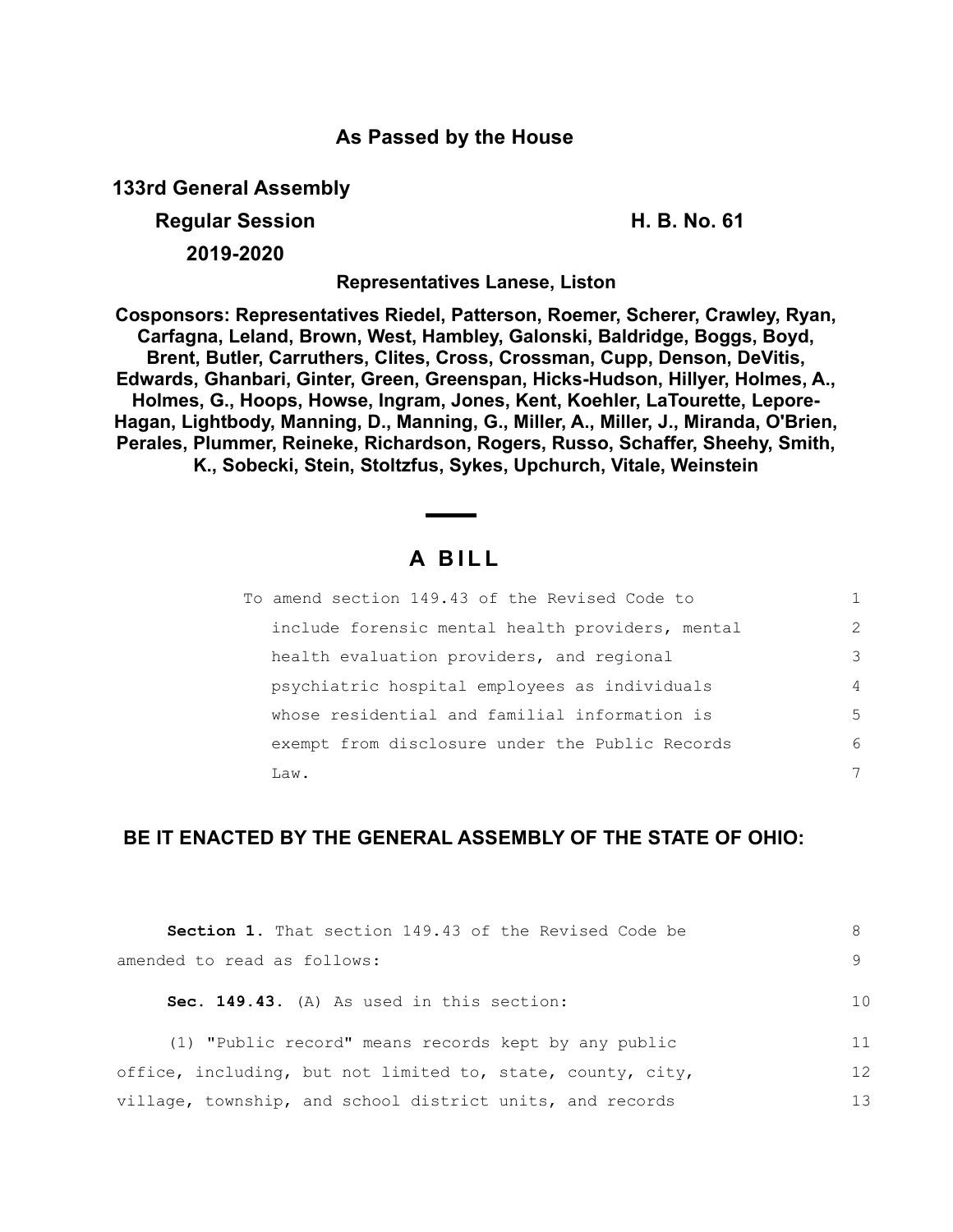#### **H. B. No. 61 Page 2 As Passed by the House**

pertaining to the delivery of educational services by an alternative school in this state kept by the nonprofit or forprofit entity operating the alternative school pursuant to section 3313.533 of the Revised Code. "Public record" does not mean any of the following: 14 15 16 17 18

(a) Medical records;

(b) Records pertaining to probation and parole proceedings, to proceedings related to the imposition of community control sanctions and post-release control sanctions, or to proceedings related to determinations under section 2967.271 of the Revised Code regarding the release or maintained incarceration of an offender to whom that section applies; 20 21 22 23 24 25

(c) Records pertaining to actions under section 2151.85 and division (C) of section 2919.121 of the Revised Code and to appeals of actions arising under those sections; 26 27 28

(d) Records pertaining to adoption proceedings, including the contents of an adoption file maintained by the department of health under sections 3705.12 to 3705.124 of the Revised Code; 29 30 31

(e) Information in a record contained in the putative father registry established by section 3107.062 of the Revised Code, regardless of whether the information is held by the department of job and family services or, pursuant to section 3111.69 of the Revised Code, the office of child support in the department or a child support enforcement agency; 32 33 34 35 36 37

(f) Records specified in division (A) of section 3107.52 of the Revised Code; 38 39

(g) Trial preparation records;

(h) Confidential law enforcement investigatory records;

19

40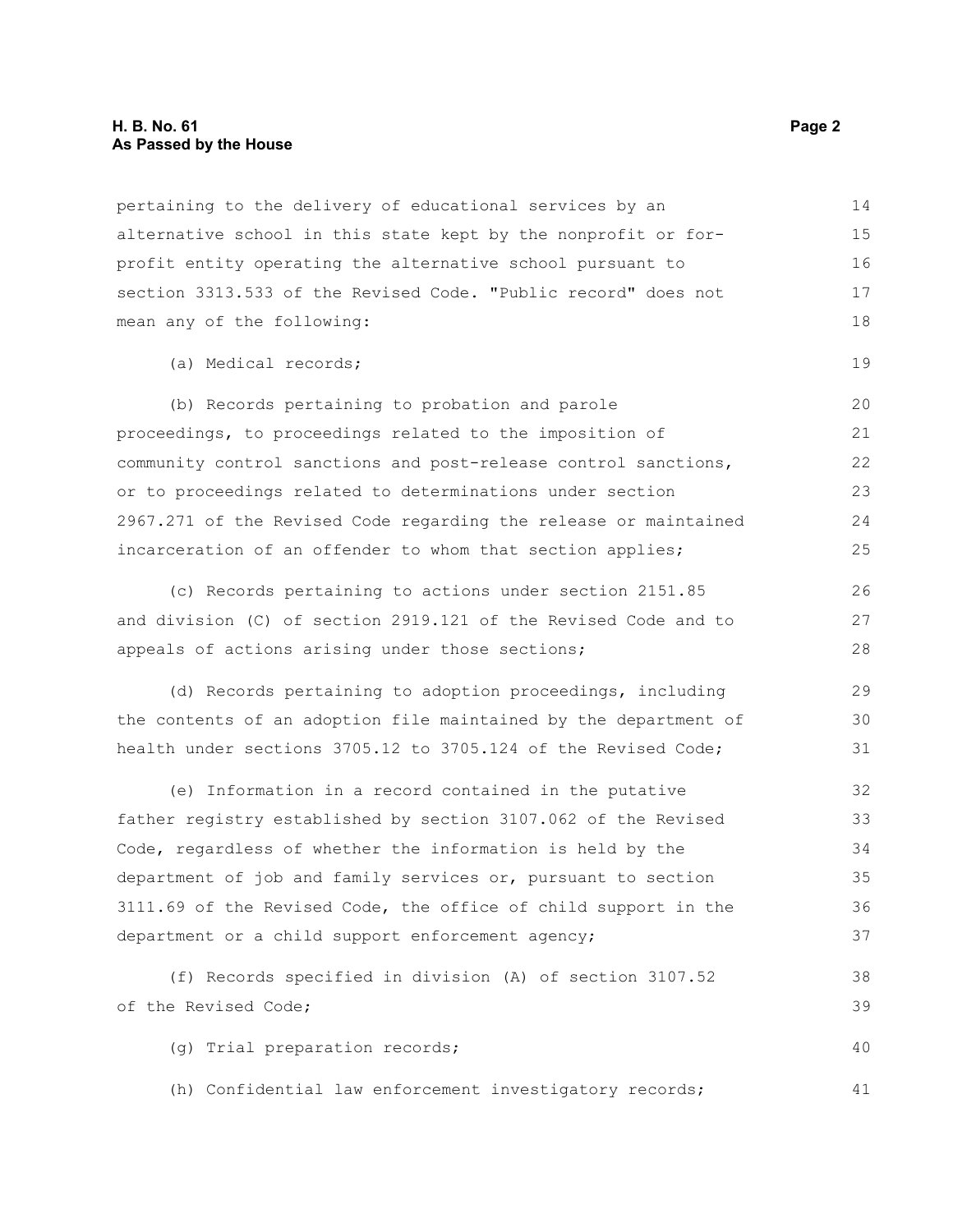### **H. B. No. 61 Page 3 As Passed by the House**

| (i) Records containing information that is confidential          | 42 |
|------------------------------------------------------------------|----|
| under section 2710.03 or 4112.05 of the Revised Code;            | 43 |
| (j) DNA records stored in the DNA database pursuant to           | 44 |
| section 109.573 of the Revised Code;                             | 45 |
| (k) Inmate records released by the department of                 | 46 |
| rehabilitation and correction to the department of youth         | 47 |
| services or a court of record pursuant to division (E) of        |    |
| section 5120.21 of the Revised Code;                             |    |
| (1) Records maintained by the department of youth services       | 50 |
| pertaining to children in its custody released by the department | 51 |
| of youth services to the department of rehabilitation and        | 52 |
| correction pursuant to section 5139.05 of the Revised Code;      | 53 |
| (m) Intellectual property records;                               | 54 |
| (n) Donor profile records;                                       | 55 |
| (o) Records maintained by the department of job and family       | 56 |
| services pursuant to section 3121.894 of the Revised Code;       | 57 |
| (p) Designated public service worker residential and             | 58 |
| familial information;                                            | 59 |
| (q) In the case of a county hospital operated pursuant to        | 60 |
| Chapter 339. of the Revised Code or a municipal hospital         | 61 |
| operated pursuant to Chapter 749. of the Revised Code,           | 62 |
| information that constitutes a trade secret, as defined in       | 63 |
| section 1333.61 of the Revised Code;                             | 64 |
| (r) Information pertaining to the recreational activities        | 65 |
| of a person under the age of eighteen;                           | 66 |
| (s) In the case of a child fatality review board acting          | 67 |
| under sections 307.621 to 307.629 of the Revised Code or a       | 68 |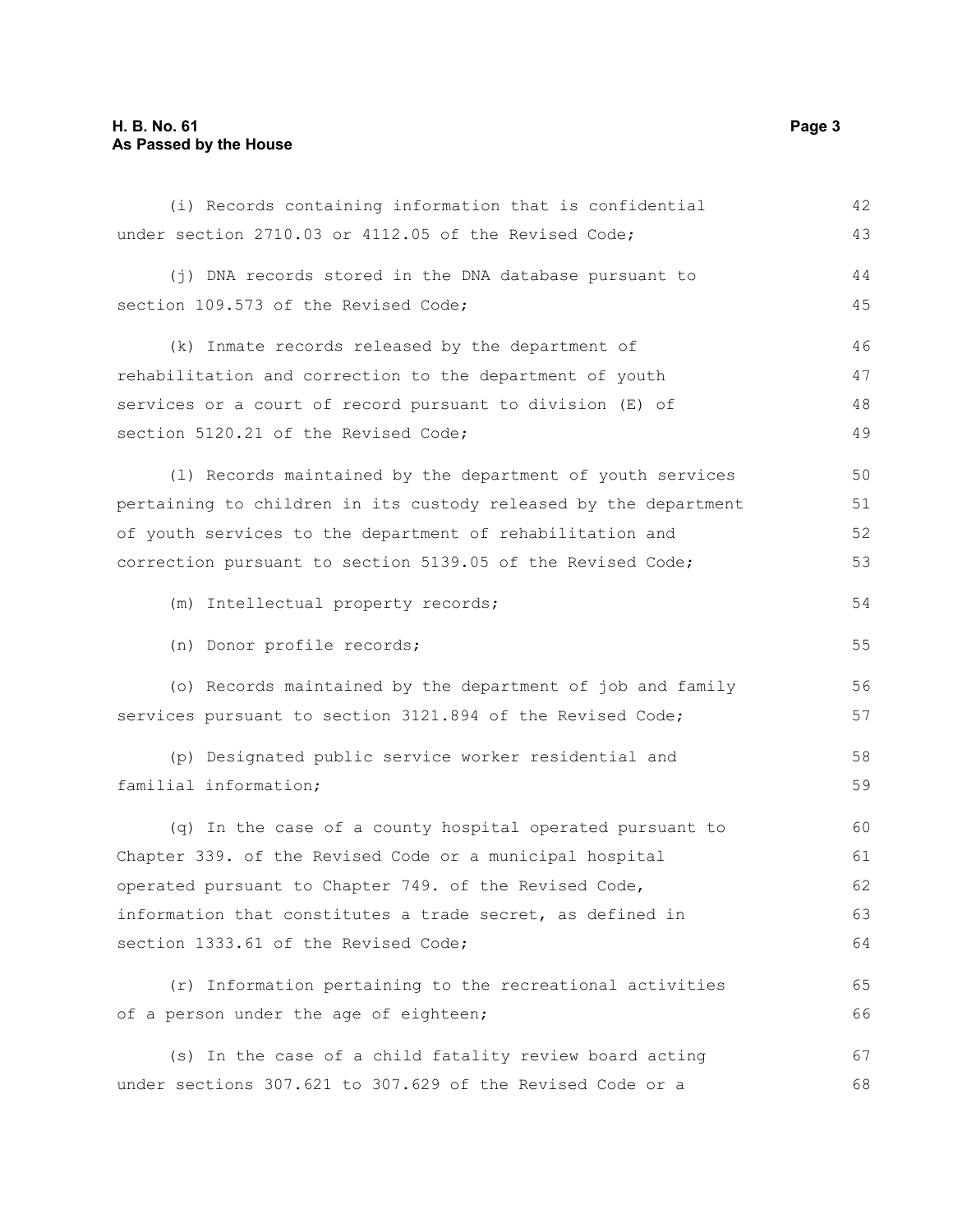#### **H. B. No. 61 Page 4 As Passed by the House**

review conducted pursuant to guidelines established by the director of health under section 3701.70 of the Revised Code, records provided to the board or director, statements made by board members during meetings of the board or by persons participating in the director's review, and all work products of the board or director, and in the case of a child fatality review board, child fatality review data submitted by the board to the department of health or a national child death review database, other than the report prepared pursuant to division (A) of section 307.626 of the Revised Code; 69 70 71 72 73 74 75 76 77 78

(t) Records provided to and statements made by the executive director of a public children services agency or a prosecuting attorney acting pursuant to section 5153.171 of the Revised Code other than the information released under that section; 79 80 81 82 83

(u) Test materials, examinations, or evaluation tools used in an examination for licensure as a nursing home administrator that the board of executives of long-term services and supports administers under section 4751.04 of the Revised Code or contracts under that section with a private or government entity to administer;

(v) Records the release of which is prohibited by state or federal law;  $90$ 91

(w) Proprietary information of or relating to any person that is submitted to or compiled by the Ohio venture capital authority created under section 150.01 of the Revised Code; 92 93 94

(x) Financial statements and data any person submits for any purpose to the Ohio housing finance agency or the controlling board in connection with applying for, receiving, or 95 96 97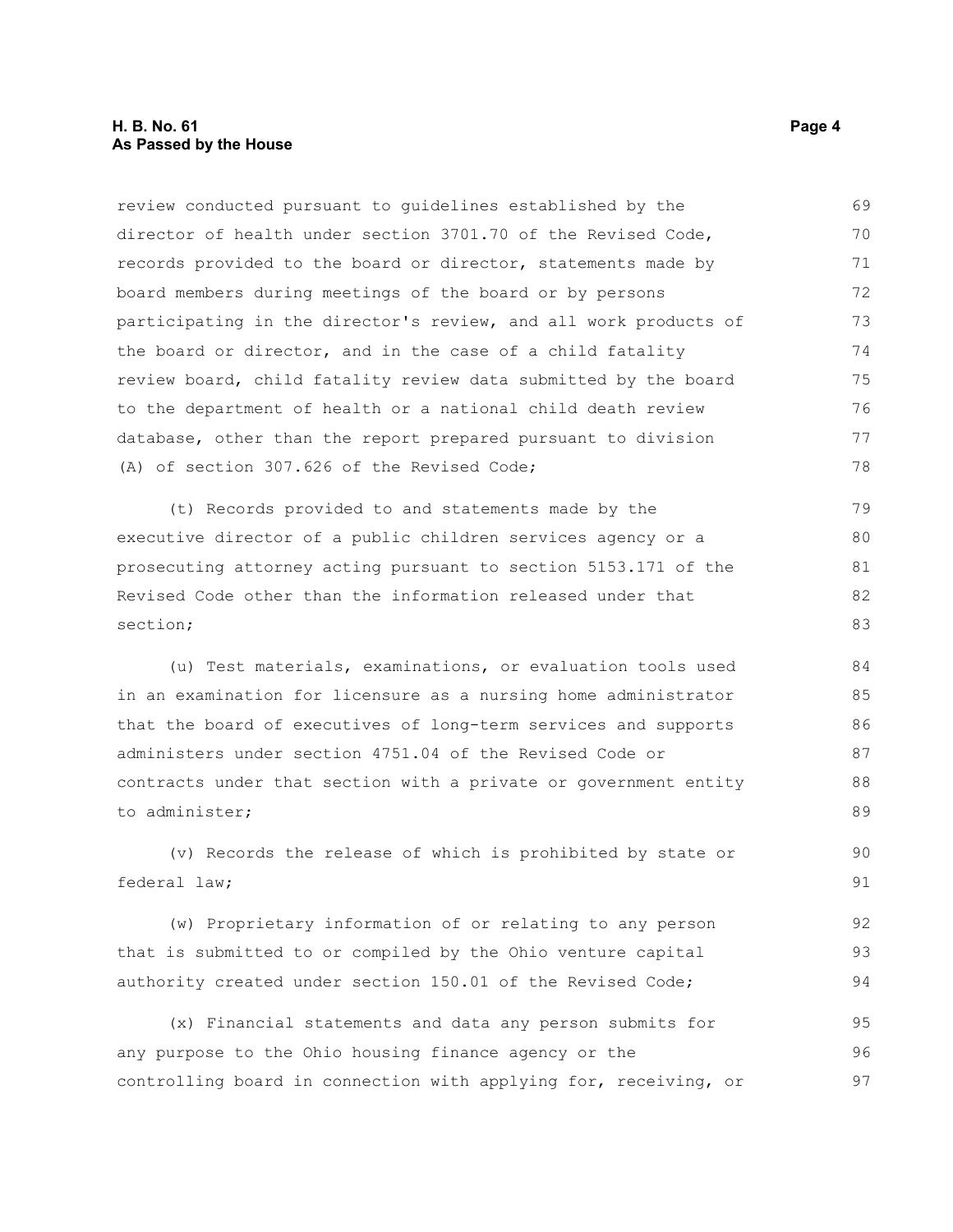accounting for financial assistance from the agency, and information that identifies any individual who benefits directly or indirectly from financial assistance from the agency; 98 99 100

(y) Records listed in section 5101.29 of the Revised Code; 101

(z) Discharges recorded with a county recorder under section 317.24 of the Revised Code, as specified in division (B) (2) of that section;

(aa) Usage information including names and addresses of specific residential and commercial customers of a municipally owned or operated public utility; 105 106 107

(bb) Records described in division (C) of section 187.04 of the Revised Code that are not designated to be made available to the public as provided in that division;

(cc) Information and records that are made confidential, privileged, and not subject to disclosure under divisions (B) and (C) of section 2949.221 of the Revised Code; 111 112 113

(dd) Personal information, as defined in section 149.45 of the Revised Code; 114 115

(ee) The confidential name, address, and other personally identifiable information of a program participant in the address confidentiality program established under sections 111.41 to 111.47 of the Revised Code, including the contents of any application for absent voter's ballots, absent voter's ballot identification envelope statement of voter, or provisional ballot affirmation completed by a program participant who has a confidential voter registration record, and records or portions of records pertaining to that program that identify the number of program participants that reside within a precinct, ward, township, municipal corporation, county, or any other geographic 116 117 118 119 120 121 122 123 124 125 126

102 103 104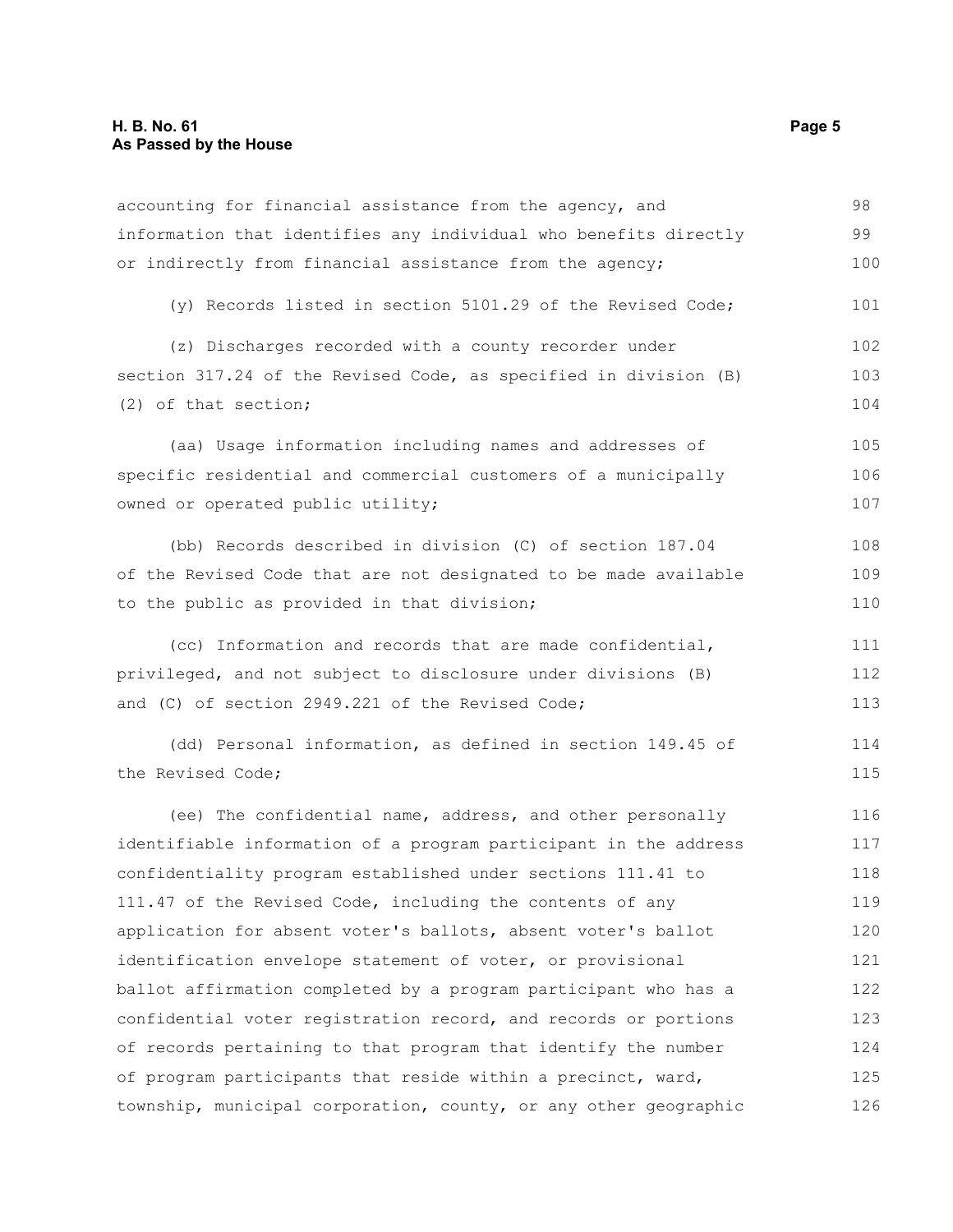#### **H. B. No. 61 Page 6 As Passed by the House**

area smaller than the state. As used in this division, "confidential address" and "program participant" have the meaning defined in section 111.41 of the Revised Code. 127 128 129

(ff) Orders for active military service of an individual serving or with previous service in the armed forces of the United States, including a reserve component, or the Ohio organized militia, except that, such order becomes a public record on the day that is fifteen years after the published date or effective date of the call to order; 130 131 132 133 134 135

(gg) The name, address, contact information, or other personal information of an individual who is less than eighteen years of age that is included in any record related to a traffic accident involving a school vehicle in which the individual was an occupant at the time of the accident; 136 137 138 139 140

(hh) Protected health information, as defined in 45 C.F.R. 160.103, that is in a claim for payment for a health care product, service, or procedure, as well as any other health claims data in another document that reveals the identity of an individual who is the subject of the data or could be used to reveal that individual's identity; 141 142 143 144 145 146

(ii) Any depiction by photograph, film, videotape, or printed or digital image under either of the following circumstances: 147 148 149

(i) The depiction is that of a victim of an offense the release of which would be, to a reasonable person of ordinary sensibilities, an offensive and objectionable intrusion into the victim's expectation of bodily privacy and integrity. 150 151 152 153

(ii) The depiction captures or depicts the victim of a sexually oriented offense, as defined in section 2950.01 of the 154 155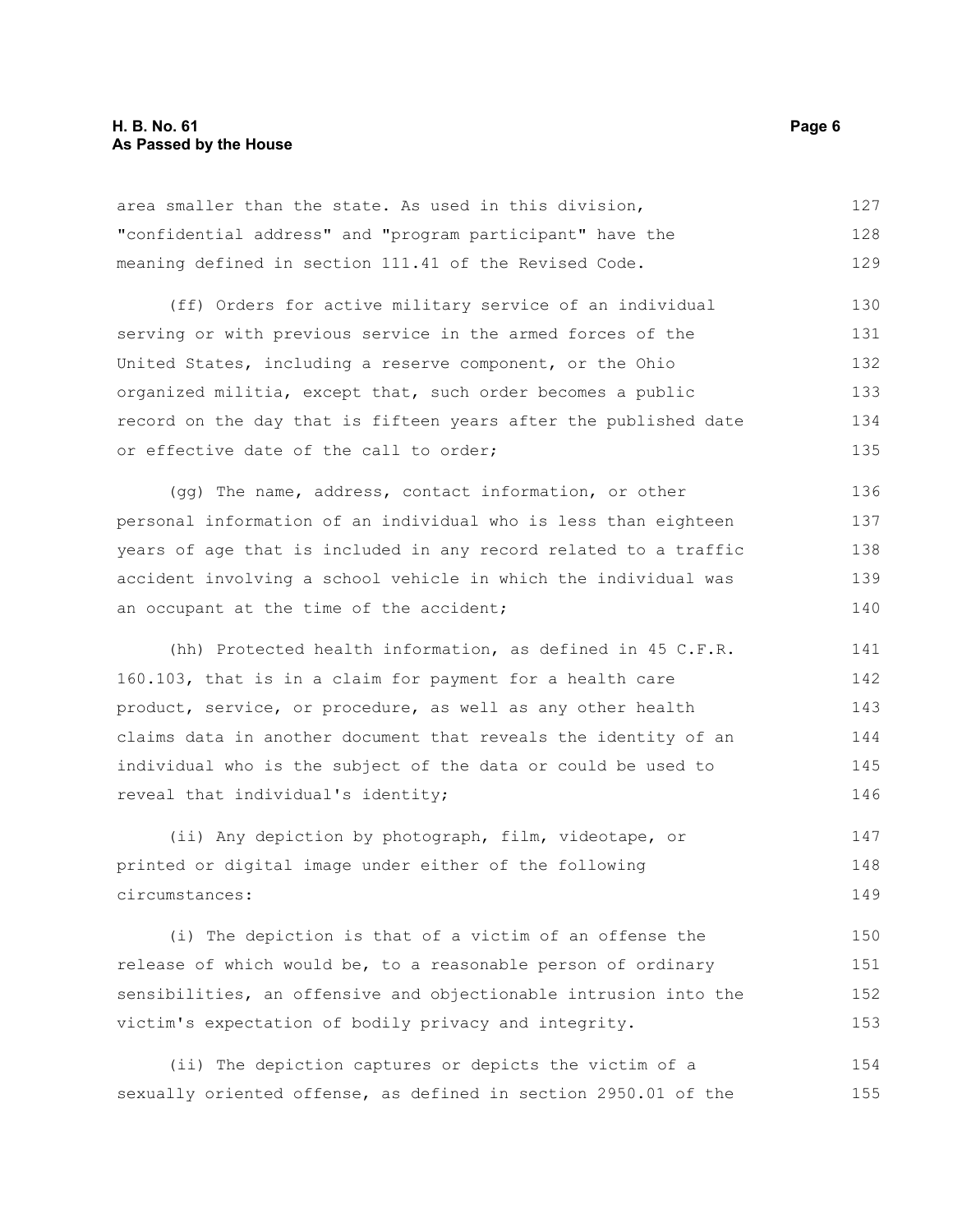Revised Code, at the actual occurrence of that offense. (jj) Restricted portions of a body-worn camera or dashboard camera recording. A record that is not a public record under division (A)(1) of this section and that, under law, is permanently retained becomes a public record on the day that is seventy-five years after the day on which the record was created, except for any record protected by the attorney-client privilege, a trial preparation record as defined in this section, a statement prohibiting the release of identifying information signed under section 3107.083 of the Revised Code, a denial of release form filed pursuant to section 3107.46 of the Revised Code, or any record that is exempt from release or disclosure under section 149.433 of the Revised Code. If the record is a birth certificate and a biological parent's name redaction request form has been accepted under section 3107.391 of the Revised Code, the name of that parent shall be redacted from the birth certificate before it is released under this paragraph. If any other section of the Revised Code establishes a time period for disclosure of a record that conflicts with the time period specified in this section, the time period in the other section prevails. 156 157 158 159 160 161 162 163 164 165 166 167 168 169 170 171 172 173 174 175 176 177

(2) "Confidential law enforcement investigatory record" means any record that pertains to a law enforcement matter of a criminal, quasi-criminal, civil, or administrative nature, but only to the extent that the release of the record would create a high probability of disclosure of any of the following: 178 179 180 181 182

(a) The identity of a suspect who has not been charged with the offense to which the record pertains, or of an information source or witness to whom confidentiality has been 183 184 185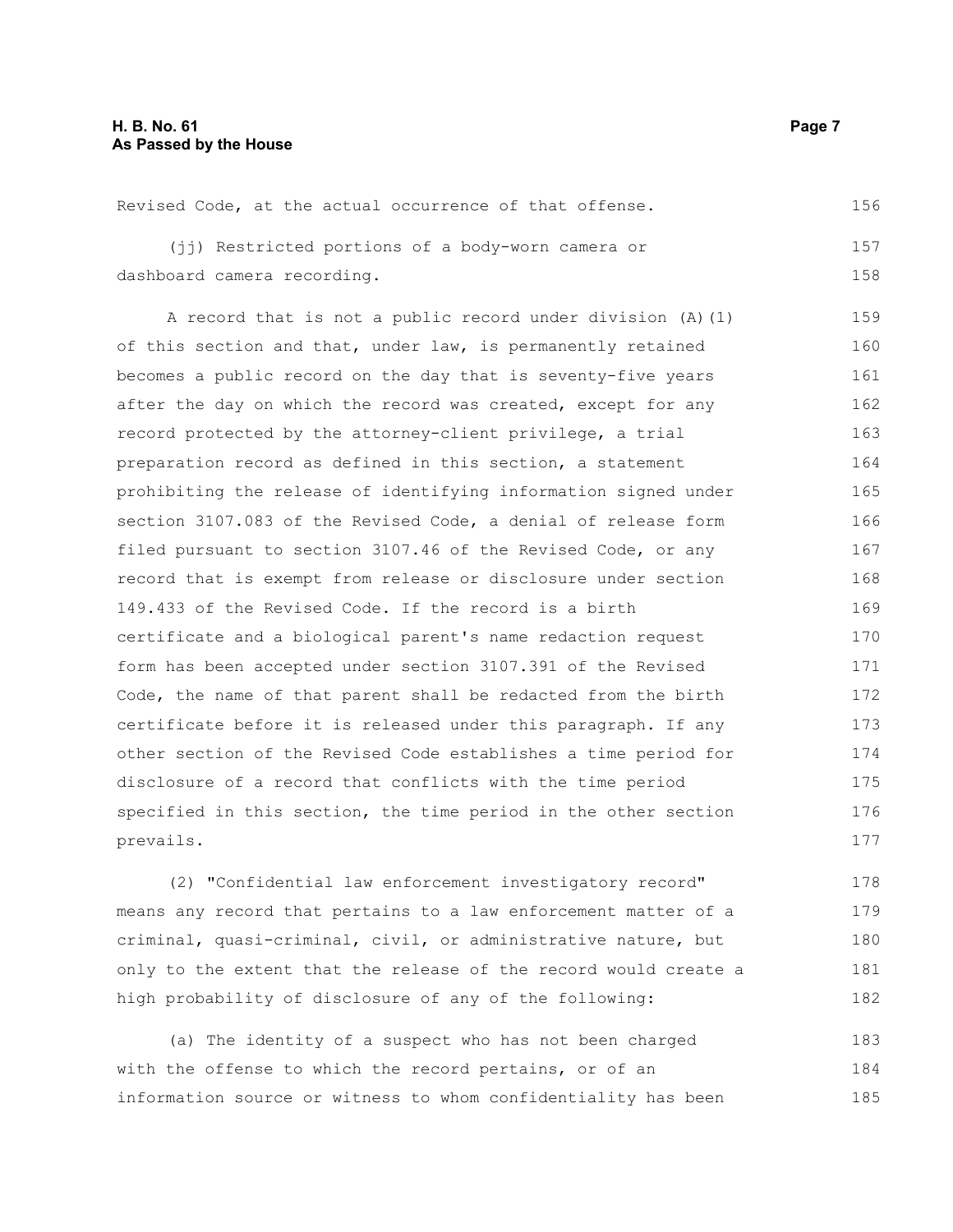reasonably promised; (b) Information provided by an information source or witness to whom confidentiality has been reasonably promised, which information would reasonably tend to disclose the source's or witness's identity; (c) Specific confidential investigatory techniques or procedures or specific investigatory work product; (d) Information that would endanger the life or physical safety of law enforcement personnel, a crime victim, a witness, or a confidential information source. (3) "Medical record" means any document or combination of documents, except births, deaths, and the fact of admission to

or discharge from a hospital, that pertains to the medical history, diagnosis, prognosis, or medical condition of a patient and that is generated and maintained in the process of medical treatment. 198 199 200 201

(4) "Trial preparation record" means any record that contains information that is specifically compiled in reasonable anticipation of, or in defense of, a civil or criminal action or proceeding, including the independent thought processes and personal trial preparation of an attorney. 202 203 204 205 206

(5) "Intellectual property record" means a record, other than a financial or administrative record, that is produced or collected by or for faculty or staff of a state institution of higher learning in the conduct of or as a result of study or research on an educational, commercial, scientific, artistic, technical, or scholarly issue, regardless of whether the study or research was sponsored by the institution alone or in conjunction with a governmental body or private concern, and 207 208 209 210 211 212 213 214

186

191 192

193

195

196 197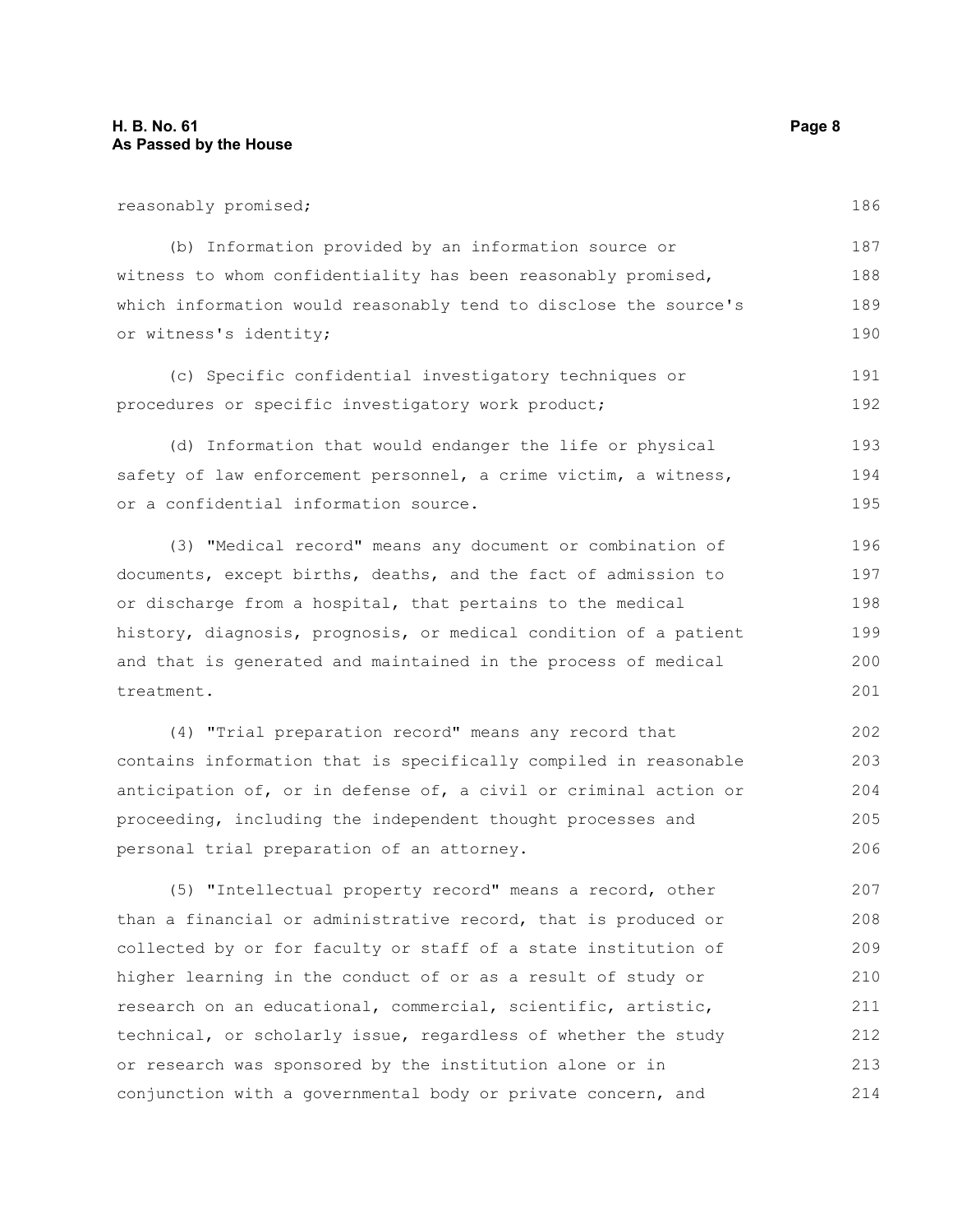that has not been publicly released, published, or patented. (6) "Donor profile record" means all records about donors or potential donors to a public institution of higher education except the names and reported addresses of the actual donors and the date, amount, and conditions of the actual donation. (7) "Designated public service worker" means a peace 215 216 217 218 219 220

officer, parole officer, probation officer, bailiff, prosecuting attorney, assistant prosecuting attorney, correctional employee, county or multicounty corrections officer, community-based correctional facility employee, youth services employee, firefighter, EMT, medical director or member of a cooperating physician advisory board of an emergency medical service organization, state board of pharmacy employee, investigator of the bureau of criminal identification and investigation, forensic mental health provider, mental health evaluation provider, regional psychiatric hospital employee, judge, magistrate, or federal law enforcement officer. 221 222 223 224 225 226 227 228 229 230 231

(8) "Designated public service worker residential and familial information" means any information that discloses any of the following about a designated public service worker: 232 233 234

(a) The address of the actual personal residence of a designated public service worker, except for the following information: 235 236 237

(i) The address of the actual personal residence of a prosecuting attorney or judge; and 238 239

(ii) The state or political subdivision in which a designated public service worker resides. 240 241

(b) Information compiled from referral to or participation in an employee assistance program; 242 243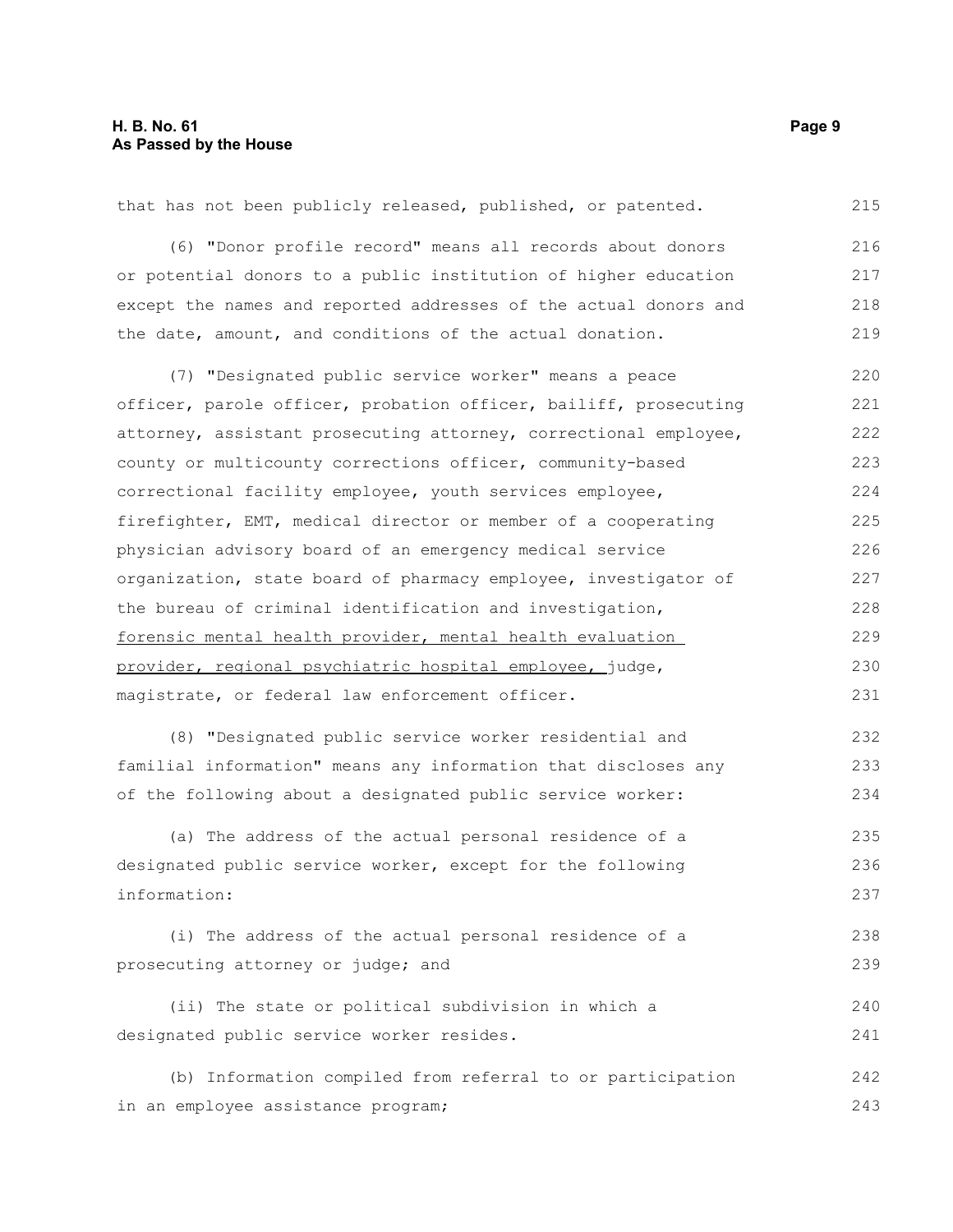#### **H. B. No. 61 Page 10 As Passed by the House**

(c) The social security number, the residential telephone number, any bank account, debit card, charge card, or credit card number, or the emergency telephone number of, or any medical information pertaining to, a designated public service worker; 244 245 246 247 248

(d) The name of any beneficiary of employment benefits, including, but not limited to, life insurance benefits, provided to a designated public service worker by the designated public service worker's employer;

(e) The identity and amount of any charitable or employment benefit deduction made by the designated public service worker's employer from the designated public service worker's compensation, unless the amount of the deduction is required by state or federal law; 253 254 255 256 257

(f) The name, the residential address, the name of the employer, the address of the employer, the social security number, the residential telephone number, any bank account, debit card, charge card, or credit card number, or the emergency telephone number of the spouse, a former spouse, or any child of a designated public service worker; 258 259 260 261 262 263

(g) A photograph of a peace officer who holds a position or has an assignment that may include undercover or plain clothes positions or assignments as determined by the peace officer's appointing authority. 264 265 266 267

(9) As used in divisions (A)(7) and (15) to (17) of this section: 268 269

"Peace officer" has the meaning defined in section 109.71 of the Revised Code and also includes the superintendent and troopers of the state highway patrol; it does not include the 270 271 272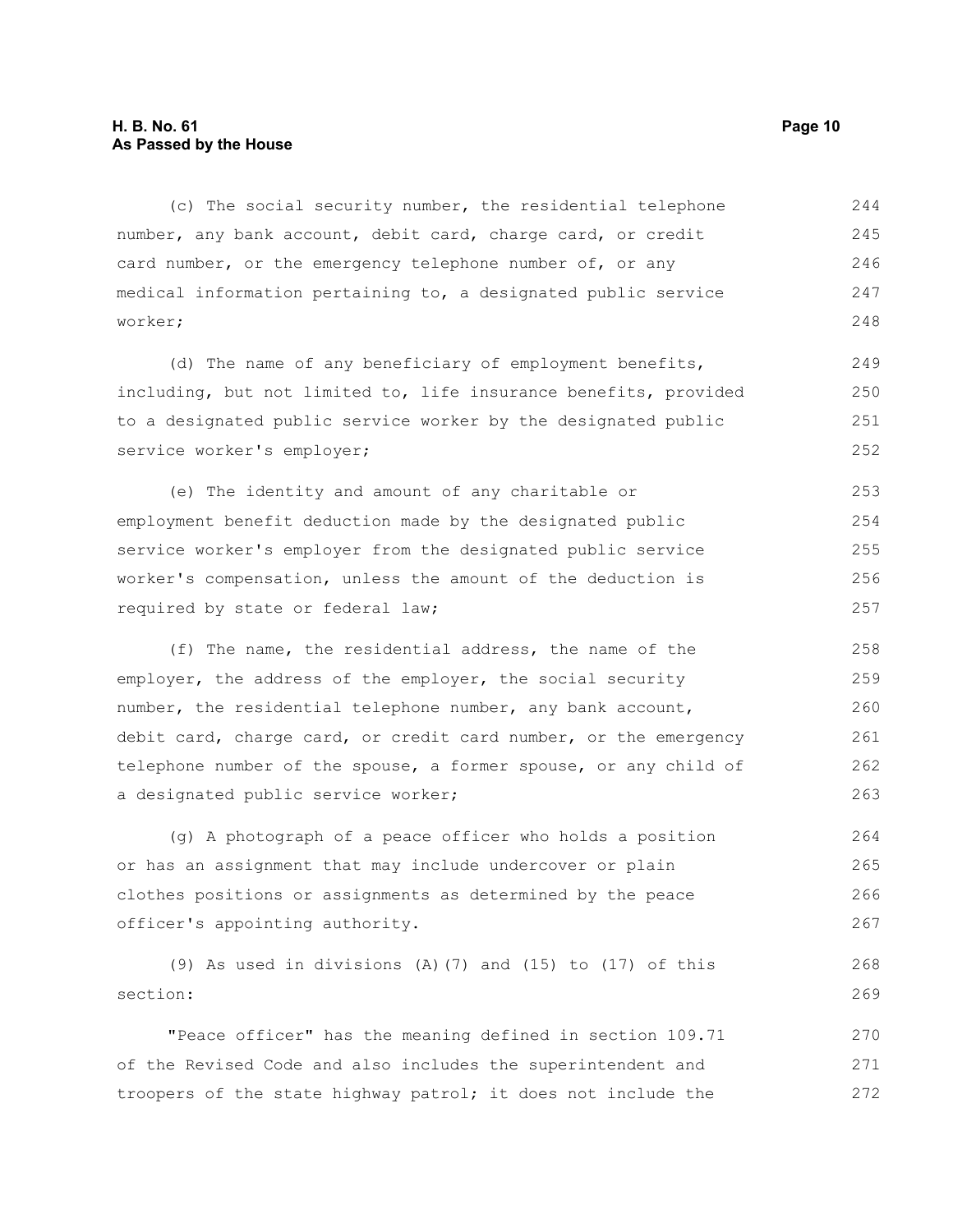#### **H. B. No. 61 Page 11 As Passed by the House**

sheriff of a county or a supervisory employee who, in the absence of the sheriff, is authorized to stand in for, exercise the authority of, and perform the duties of the sheriff. 273 274 275

"Correctional employee" means any employee of the department of rehabilitation and correction who in the course of performing the employee's job duties has or has had contact with inmates and persons under supervision. 276 277 278 279

"County or multicounty corrections officer" means any corrections officer employed by any county or multicounty correctional facility. 280 281 282

"Youth services employee" means any employee of the department of youth services who in the course of performing the employee's job duties has or has had contact with children committed to the custody of the department of youth services. 283 284 285 286

"Firefighter" means any regular, paid or volunteer, member of a lawfully constituted fire department of a municipal corporation, township, fire district, or village. 287 288 289

"EMT" means EMTs-basic, EMTs-I, and paramedics that provide emergency medical services for a public emergency medical service organization. "Emergency medical service organization," "EMT-basic," "EMT-I," and "paramedic" have the meanings defined in section 4765.01 of the Revised Code. 290 291 292 293 294

"Investigator of the bureau of criminal identification and investigation" has the meaning defined in section 2903.11 of the Revised Code. 295 296 297

"Forensic mental health provider" means any employee of a community mental health service provider or local alcohol, drug addiction, and mental health services board who, in the course of the employee's duties, has contact with persons committed to 298 299 300 301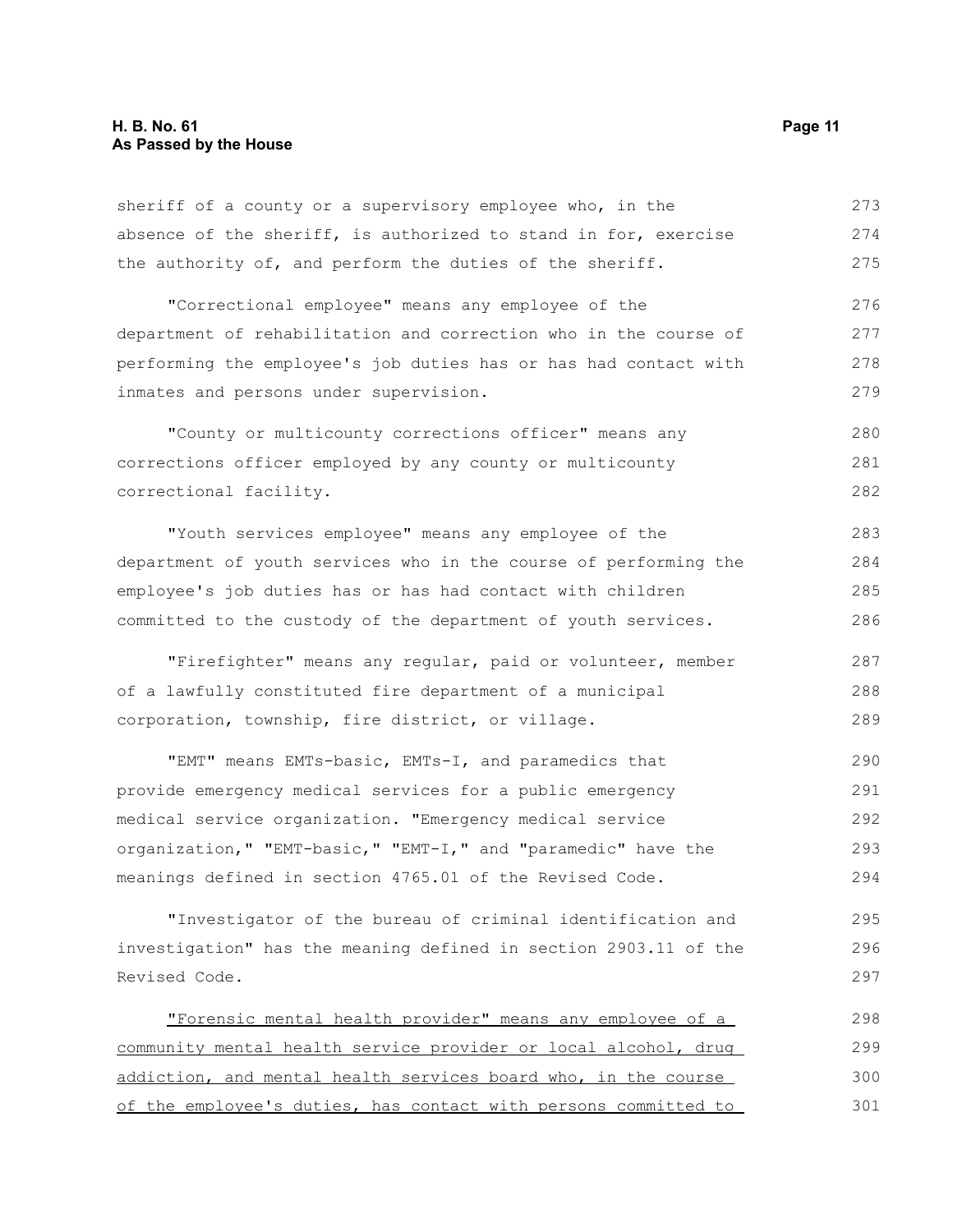| a local alcohol, drug addiction, and mental health services      | 302 |
|------------------------------------------------------------------|-----|
| board by a court order pursuant to section 2945.38, 2945.39,     | 303 |
| 2945.40, or 2945.402 of the Revised Code.                        | 304 |
| "Mental health evaluation provider" means an individual          | 305 |
| who, under Chapter 5122. of the Revised Code, examines a         | 306 |
| respondent who is alleged to be a mentally ill person subject to | 307 |
| court order, as defined in section 5122.01 of the Revised Code,  | 308 |
| and reports to the probate court the respondent's mental         | 309 |
| <u>condition.</u>                                                | 310 |
| "Regional psychiatric hospital employee" means any               | 311 |
| employee of the department of mental health and addiction        | 312 |
| services who, in the course of performing the employee's duties, | 313 |
| has contact with patients committed to the department of mental  | 314 |
| health and addiction services by a court order pursuant to       | 315 |
| section 2945.38, 2945.39, 2945.40, or 2945.402 of the Revised    | 316 |
| Code.                                                            | 317 |
| "Federal law enforcement officer" has the meaning defined        | 318 |
| in section 9.88 of the Revised Code.                             | 319 |
| (10) "Information pertaining to the recreational                 | 320 |
| activities of a person under the age of eighteen" means          | 321 |
| information that is kept in the ordinary course of business by a | 322 |
| public office, that pertains to the recreational activities of a | 323 |
| person under the age of eighteen years, and that discloses any   | 324 |
| of the following:                                                | 325 |
| (a) The address or telephone number of a person under the        | 326 |
| age of eighteen or the address or telephone number of that       | 327 |
| person's parent, quardian, custodian, or emergency contact       | 328 |
| person;                                                          | 329 |
| (b) The social security number, birth date, or                   | 330 |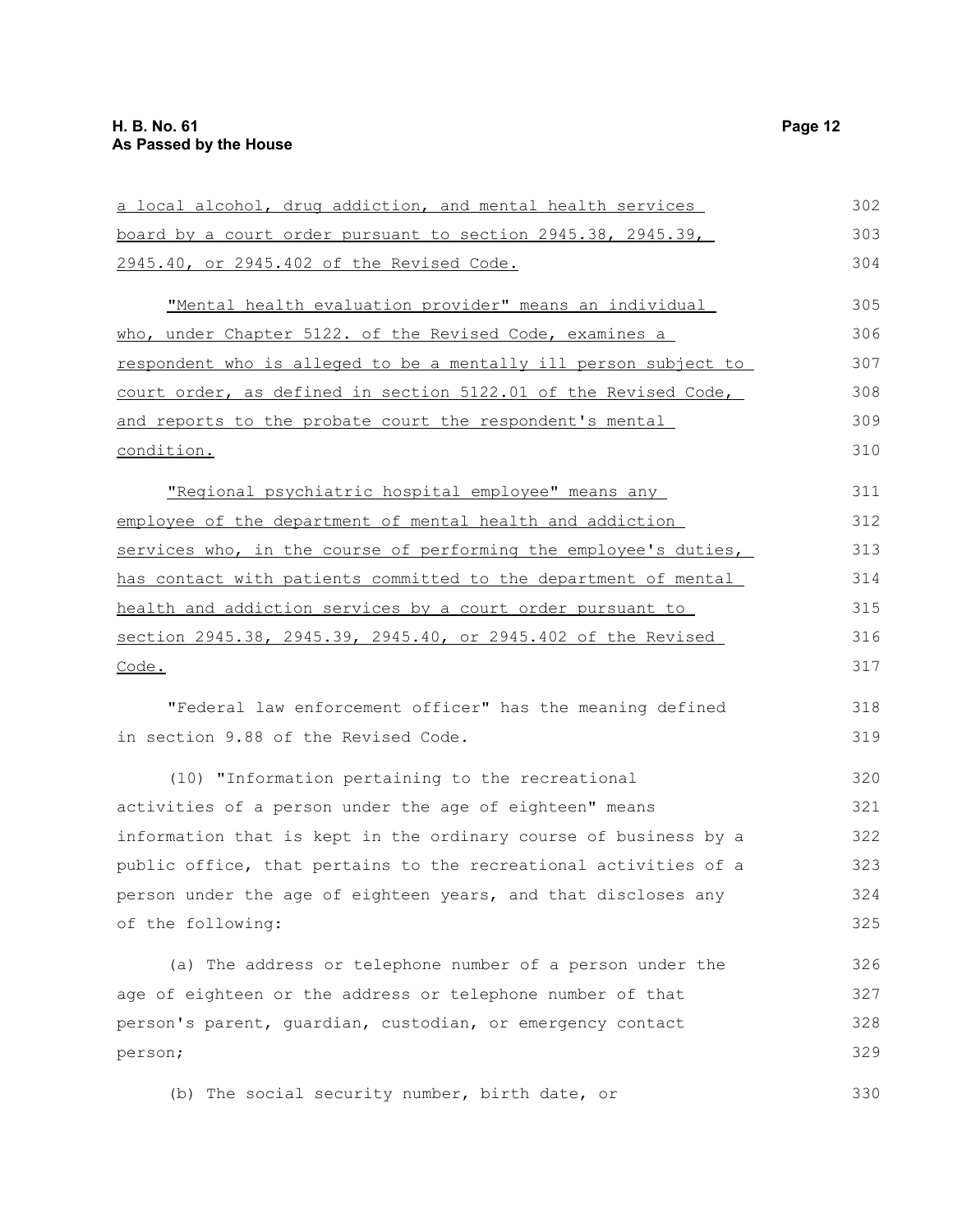photographic image of a person under the age of eighteen; (c) Any medical record, history, or information pertaining to a person under the age of eighteen; (d) Any additional information sought or required about a person under the age of eighteen for the purpose of allowing that person to participate in any recreational activity conducted or sponsored by a public office or to use or obtain admission privileges to any recreational facility owned or operated by a public office. (11) "Community control sanction" has the meaning defined in section 2929.01 of the Revised Code. (12) "Post-release control sanction" has the meaning defined in section 2967.01 of the Revised Code. (13) "Redaction" means obscuring or deleting any information that is exempt from the duty to permit public inspection or copying from an item that otherwise meets the definition of a "record" in section 149.011 of the Revised Code. (14) "Designee," "elected official," and "future official" have the meanings defined in section 109.43 of the Revised Code. (15) "Body-worn camera" means a visual and audio recording device worn on the person of a peace officer while the peace officer is engaged in the performance of the peace officer's duties. (16) "Dashboard camera" means a visual and audio recording device mounted on a peace officer's vehicle or vessel that is used while the peace officer is engaged in the performance of the peace officer's duties. 331 332 333 334 335 336 337 338 339 340 341 342 343 344 345 346 347 348 349 350 351 352 353 354 355 356 357

(17) "Restricted portions of a body-worn camera or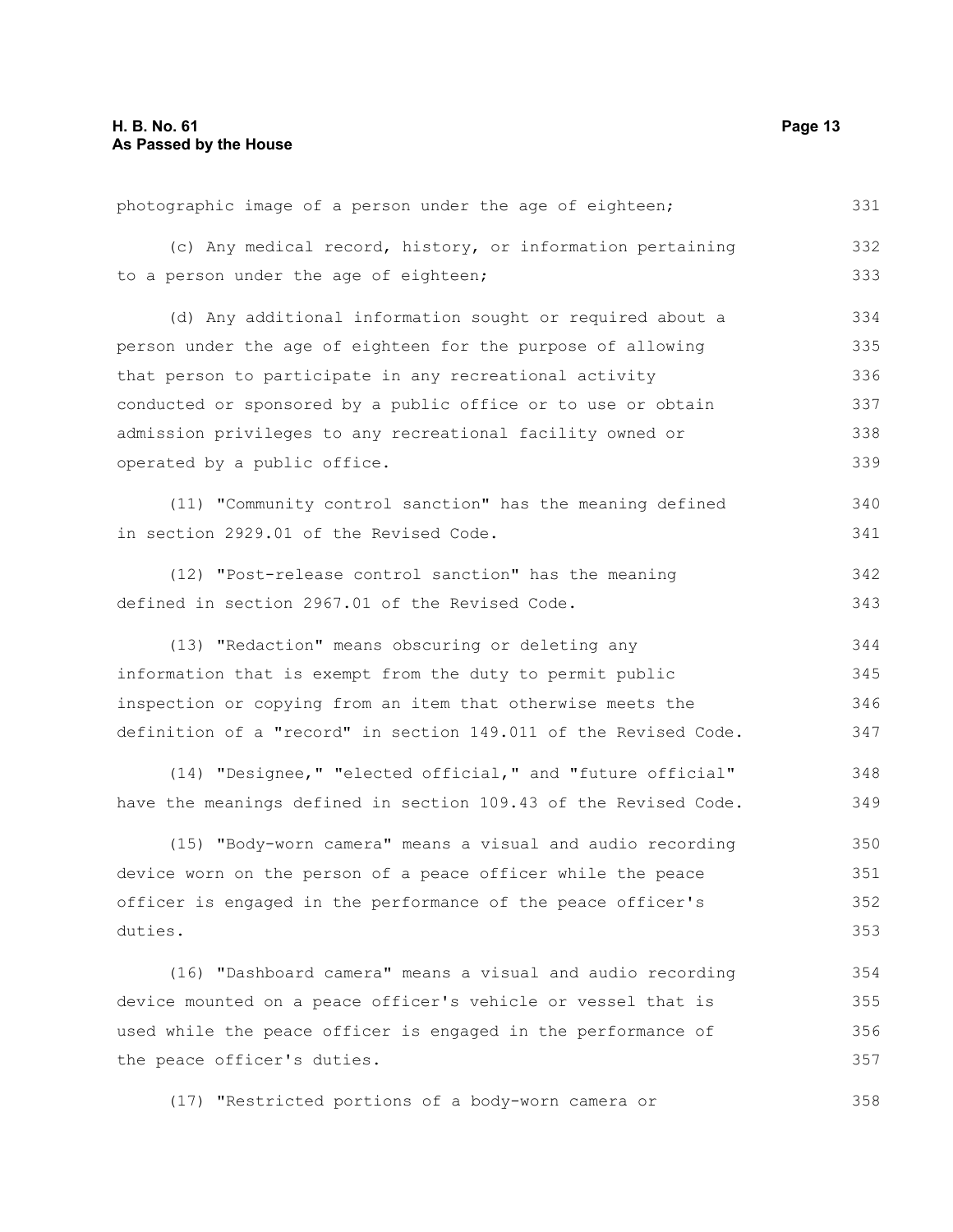dashboard camera recording" means any visual or audio portion of a body-worn camera or dashboard camera recording that shows, communicates, or discloses any of the following: 359 360 361

(a) The image or identity of a child or information that could lead to the identification of a child who is a primary subject of the recording when the law enforcement agency knows or has reason to know the person is a child based on the law enforcement agency's records or the content of the recording; 362 363 364 365 366

(b) The death of a person or a deceased person's body, unless the death was caused by a peace officer or, subject to division (H)(1) of this section, the consent of the decedent's executor or administrator has been obtained; 367 368 369 370

(c) The death of a peace officer, firefighter, paramedic, or other first responder, occurring while the decedent was engaged in the performance of official duties, unless, subject to division (H)(1) of this section, the consent of the decedent's executor or administrator has been obtained; 371 372 373 374 375

(d) Grievous bodily harm, unless the injury was effected by a peace officer or, subject to division (H)(1) of this section, the consent of the injured person or the injured person's guardian has been obtained; 376 377 378 379

(e) An act of severe violence against a person that results in serious physical harm to the person, unless the act and injury was effected by a peace officer or, subject to division (H)(1) of this section, the consent of the injured person or the injured person's guardian has been obtained; 380 381 382 383 384

(f) Grievous bodily harm to a peace officer, firefighter, paramedic, or other first responder, occurring while the injured person was engaged in the performance of official duties, 385 386 387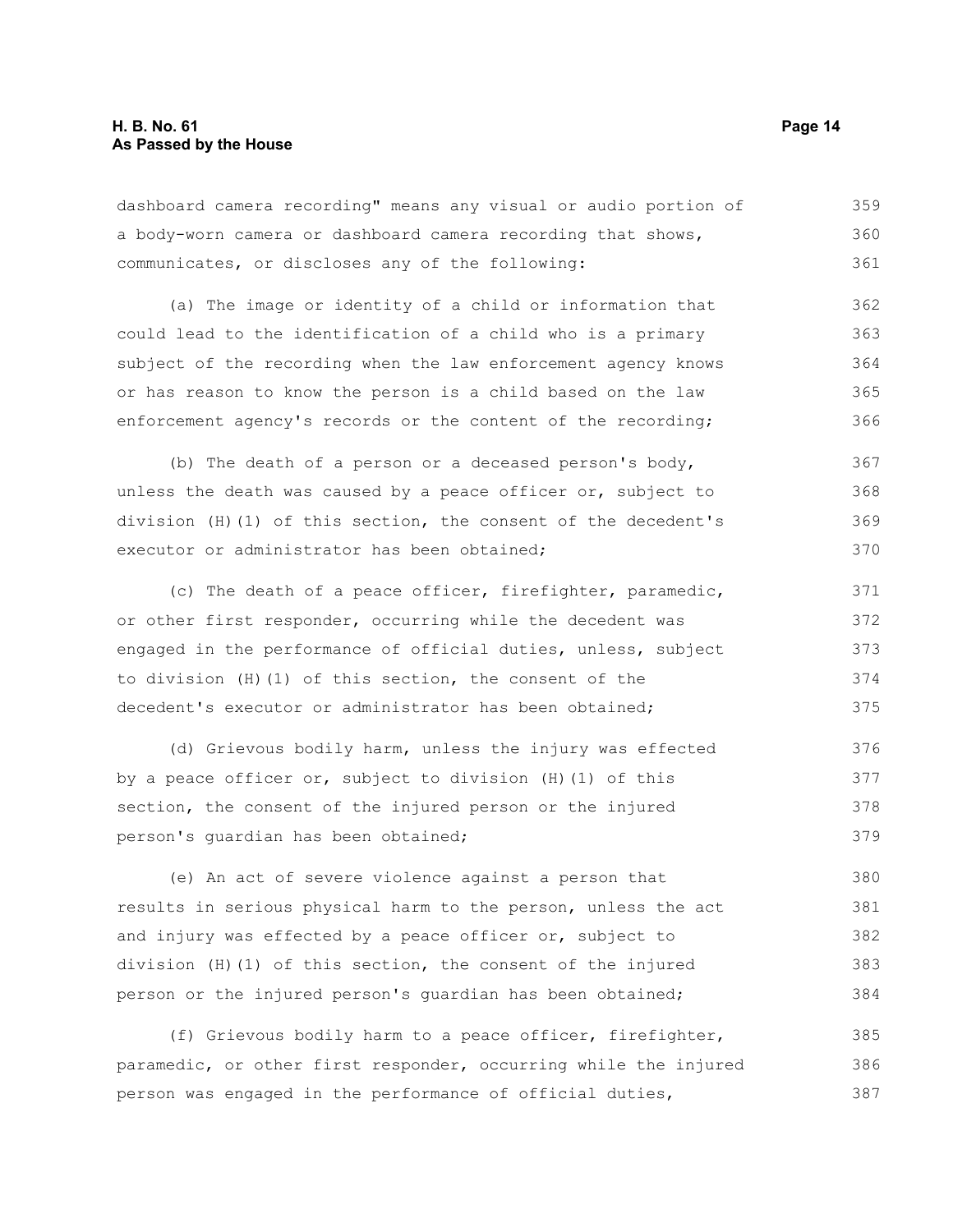unless, subject to division (H)(1) of this section, the consent of the injured person or the injured person's guardian has been obtained; 388 389 390

(g) An act of severe violence resulting in serious physical harm against a peace officer, firefighter, paramedic, or other first responder, occurring while the injured person was engaged in the performance of official duties, unless, subject to division (H)(1) of this section, the consent of the injured person or the injured person's guardian has been obtained; 391 392 393 394 395 396

(h) A person's nude body, unless, subject to division (H) (1) of this section, the person's consent has been obtained; 397 398

(i) Protected health information, the identity of a person in a health care facility who is not the subject of a law enforcement encounter, or any other information in a health care facility that could identify a person who is not the subject of a law enforcement encounter; 399 400 401 402 403

(j) Information that could identify the alleged victim of a sex offense, menacing by stalking, or domestic violence; 404 405

(k) Information, that does not constitute a confidential law enforcement investigatory record, that could identify a person who provides sensitive or confidential information to a law enforcement agency when the disclosure of the person's identity or the information provided could reasonably be expected to threaten or endanger the safety or property of the person or another person; 406 407 408 409 410 411 412

(l) Personal information of a person who is not arrested, cited, charged, or issued a written warning by a peace officer; 413 414

(m) Proprietary police contingency plans or tactics that are intended to prevent crime and maintain public order and 415 416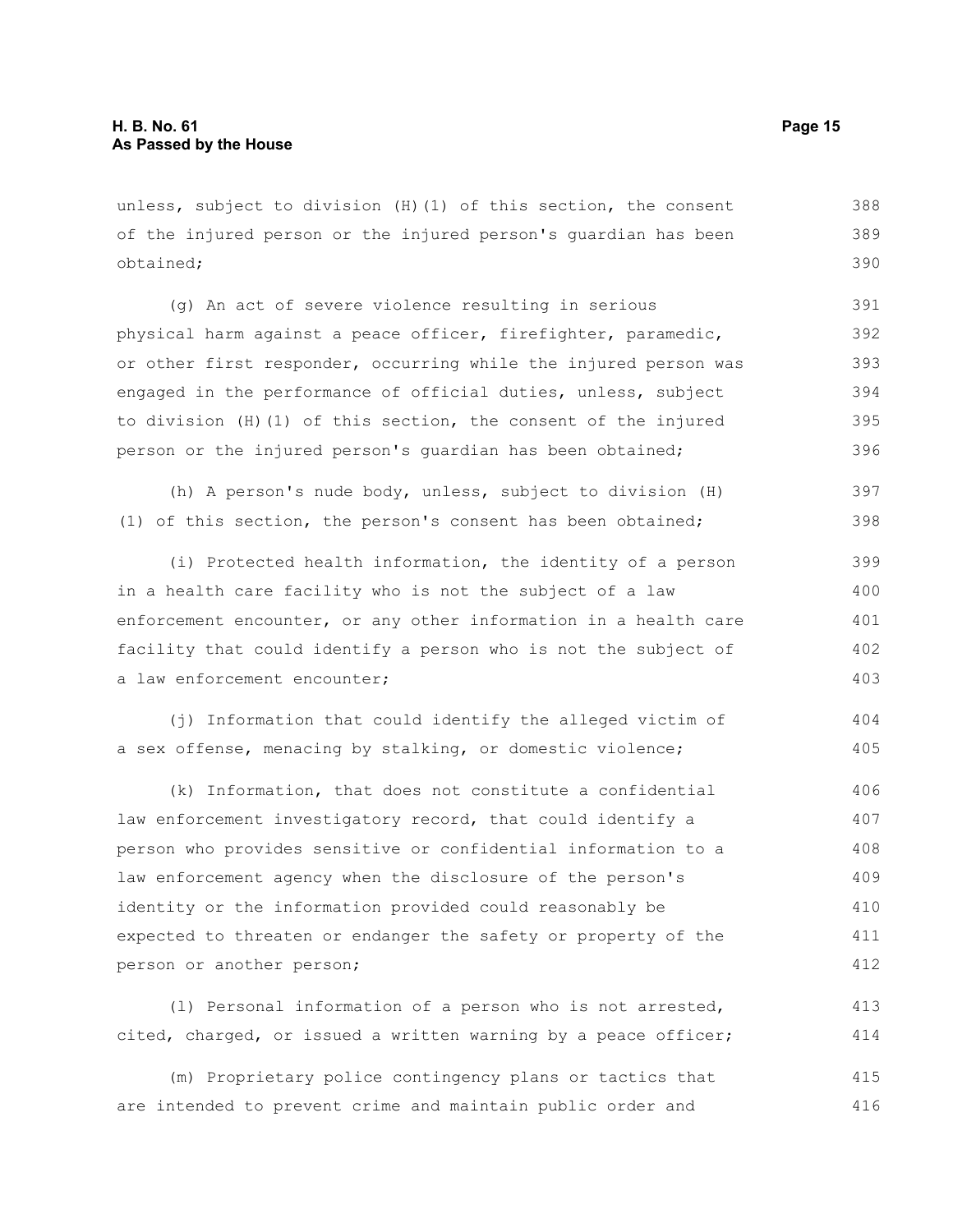| safety;                                                          |     |
|------------------------------------------------------------------|-----|
| (n) A personal conversation unrelated to work between            | 418 |
| peace officers or between a peace officer and an employee of a   |     |
| law enforcement agency;                                          |     |
| (o) A conversation between a peace officer and a member of       | 421 |
| the public that does not concern law enforcement activities;     | 422 |
| (p) The interior of a residence, unless the interior of a        | 423 |
| residence is the location of an adversarial encounter with, or a |     |
| use of force by, a peace officer;                                | 425 |
| (q) Any portion of the interior of a private business that       | 426 |
| is not open to the public, unless an adversarial encounter with, | 427 |
| or a use of force by, a peace officer occurs in that location.   | 428 |
| As used in division (A) (17) of this section:                    | 429 |
| "Grievous bodily harm" has the same meaning as in section        | 430 |
| 5924.120 of the Revised Code.                                    | 431 |
| "Health care facility" has the same meaning as in section        | 432 |
| 1337.11 of the Revised Code.                                     | 433 |
| "Protected health information" has the same meaning as in        | 434 |
| 45 C.F.R. 160.103.                                               | 435 |
| "Law enforcement agency" has the same meaning as in              | 436 |
| section 2925.61 of the Revised Code.                             | 437 |
| "Personal information" means any government-issued               | 438 |
| identification number, date of birth, address, financial         | 439 |
| information, or criminal justice information from the law        |     |
| enforcement automated data system or similar databases.          | 441 |
| "Sex offense" has the same meaning as in section 2907.10         | 442 |
| of the Revised Code.                                             | 443 |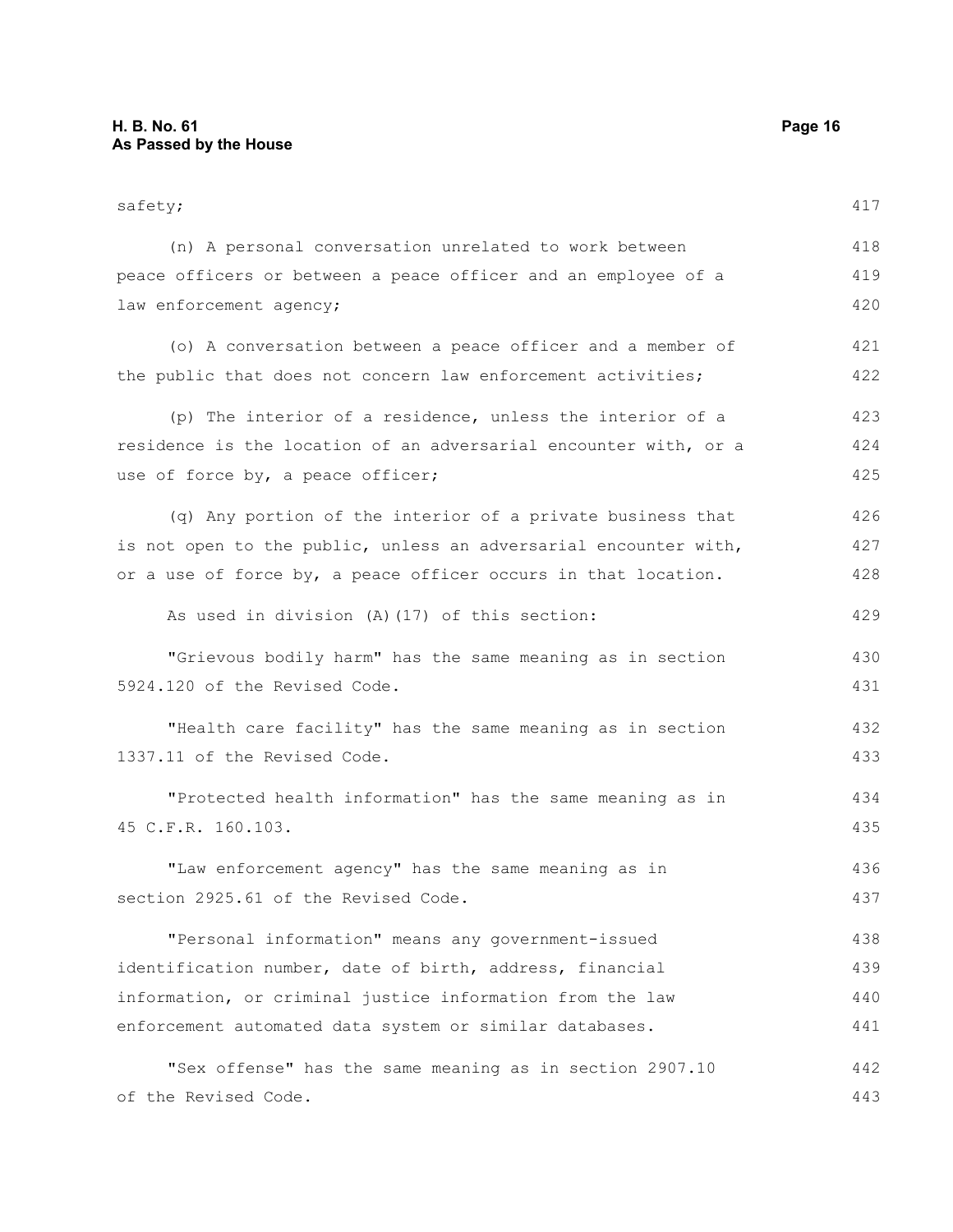#### **H. B. No. 61 Page 17 As Passed by the House**

"Firefighter," "paramedic," and "first responder" have the same meanings as in section 4765.01 of the Revised Code. 444 445

(B)(1) Upon request by any person and subject to division (B)(8) of this section, all public records responsive to the request shall be promptly prepared and made available for inspection to any person-the requester at all reasonable times during regular business hours. Subject to division (B)(8) of this section, upon request by any person, a public office or person responsible for public records shall make copies of the requested public record available to the requester at cost and within a reasonable period of time. If a public record contains information that is exempt from the duty to permit public inspection or to copy the public record, the public office or the person responsible for the public record shall make available all of the information within the public record that is not exempt. When making that public record available for public inspection or copying that public record, the public office or the person responsible for the public record shall notify the requester of any redaction or make the redaction plainly visible. A redaction shall be deemed a denial of a request to inspect or copy the redacted information, except if federal or state law authorizes or requires a public office to make the redaction. 446 447 448 449 450 451 452 453 454 455 456 457 458 459 460 461 462 463 464 465 466

(2) To facilitate broader access to public records, a public office or the person responsible for public records shall organize and maintain public records in a manner that they can be made available for inspection or copying in accordance with division (B) of this section. A public office also shall have available a copy of its current records retention schedule at a location readily available to the public. If a requester makes an ambiguous or overly broad request or has difficulty in making 467 468 469 470 471 472 473 474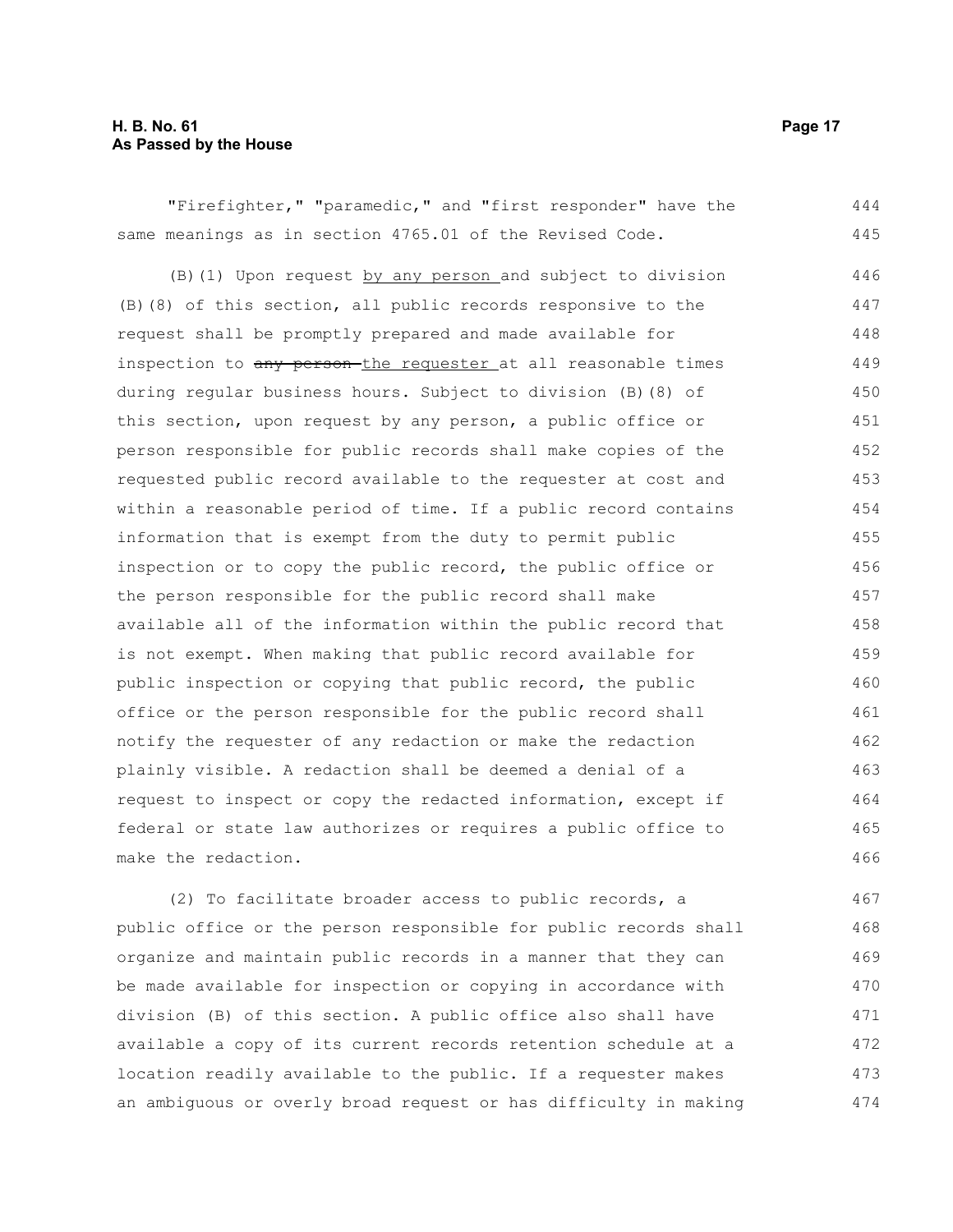#### **H. B. No. 61 Page 18 As Passed by the House**

a request for copies or inspection of public records under this section such that the public office or the person responsible for the requested public record cannot reasonably identify what public records are being requested, the public office or the person responsible for the requested public record may deny the request but shall provide the requester with an opportunity to revise the request by informing the requester of the manner in which records are maintained by the public office and accessed in the ordinary course of the public office's or person's duties. 475 476 477 478 479 480 481 482 483 484

(3) If a request is ultimately denied, in part or in whole, the public office or the person responsible for the requested public record shall provide the requester with an explanation, including legal authority, setting forth why the request was denied. If the initial request was provided in writing, the explanation also shall be provided to the requester in writing. The explanation shall not preclude the public office or the person responsible for the requested public record from relying upon additional reasons or legal authority in defending an action commenced under division (C) of this section. 485 486 487 488 489 490 491 492 493 494

(4) Unless specifically required or authorized by state or federal law or in accordance with division (B) of this section, no public office or person responsible for public records may limit or condition the availability of public records by requiring disclosure of the requester's identity or the intended use of the requested public record. Any requirement that the requester disclose the requester's identity or the intended use of the requested public record constitutes a denial of the request. 495 496 497 498 499 500 501 502 503

(5) A public office or person responsible for public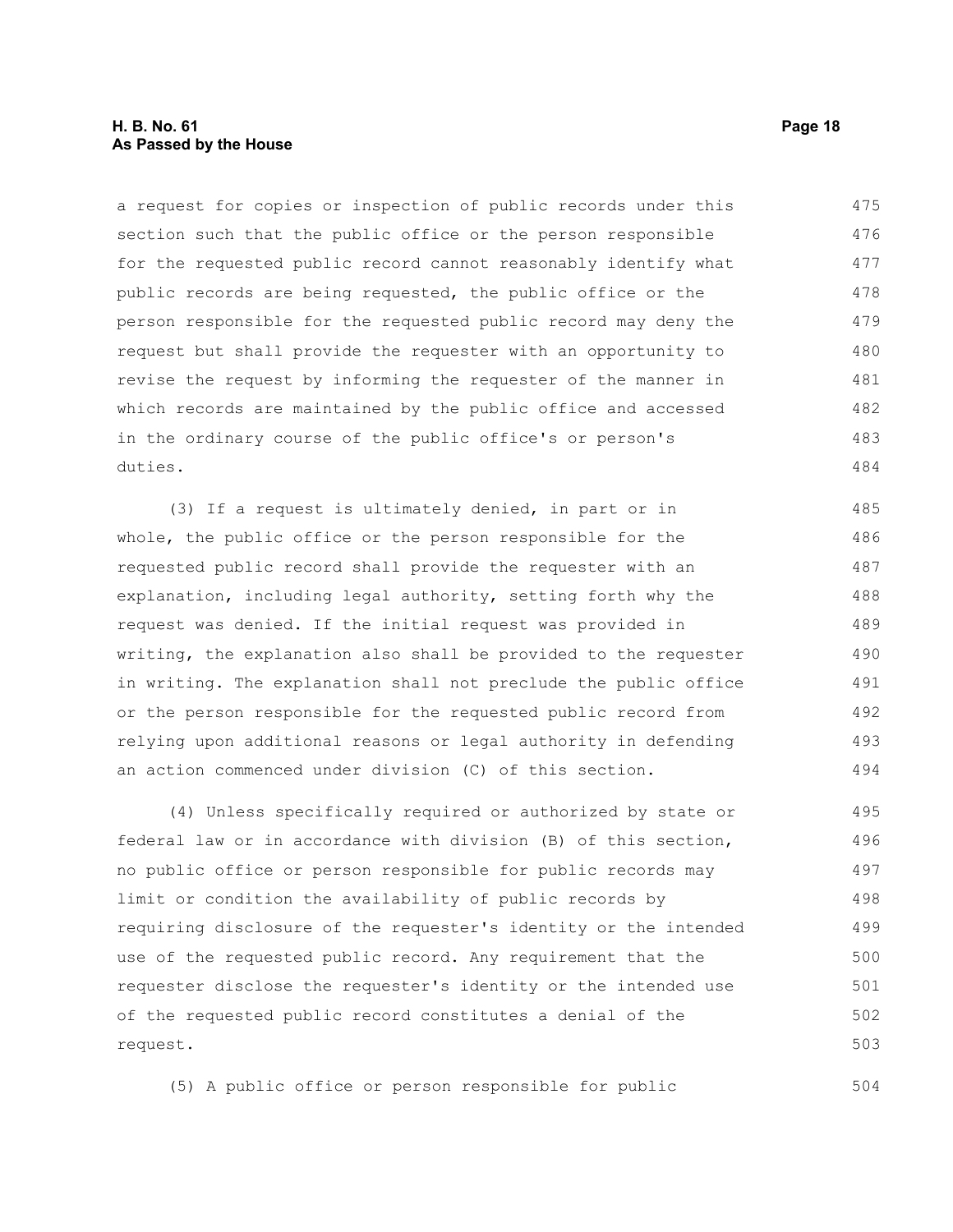#### **H. B. No. 61 Page 19 As Passed by the House**

records may ask a requester to make the request in writing, may ask for the requester's identity, and may inquire about the intended use of the information requested, but may do so only after disclosing to the requester that a written request is not mandatory, that the requester may decline to reveal the requester's identity or the intended use, and when a written request or disclosure of the identity or intended use would benefit the requester by enhancing the ability of the public office or person responsible for public records to identify, locate, or deliver the public records sought by the requester. 505 506 507 508 509 510 511 512 513 514

(6) If any person requests a copy of a public record in accordance with division (B) of this section, the public office or person responsible for the public record may require that person-the requester to pay in advance the cost involved in providing the copy of the public record in accordance with the choice made by the person requesting the copy requester under this division. The public office or the person responsible for the public record shall permit that person-the requester to choose to have the public record duplicated upon paper, upon the same medium upon which the public office or person responsible for the public record keeps it, or upon any other medium upon which the public office or person responsible for the public record determines that it reasonably can be duplicated as an integral part of the normal operations of the public office or person responsible for the public record. When the personrequesting the copy-requester makes a choice under this division, the public office or person responsible for the public record shall provide a copy of it in accordance with the choice made by that person the requester. Nothing in this section requires a public office or person responsible for the public record to allow the person requesting requester of a copy of the 515 516 517 518 519 520 521 522 523 524 525 526 527 528 529 530 531 532 533 534 535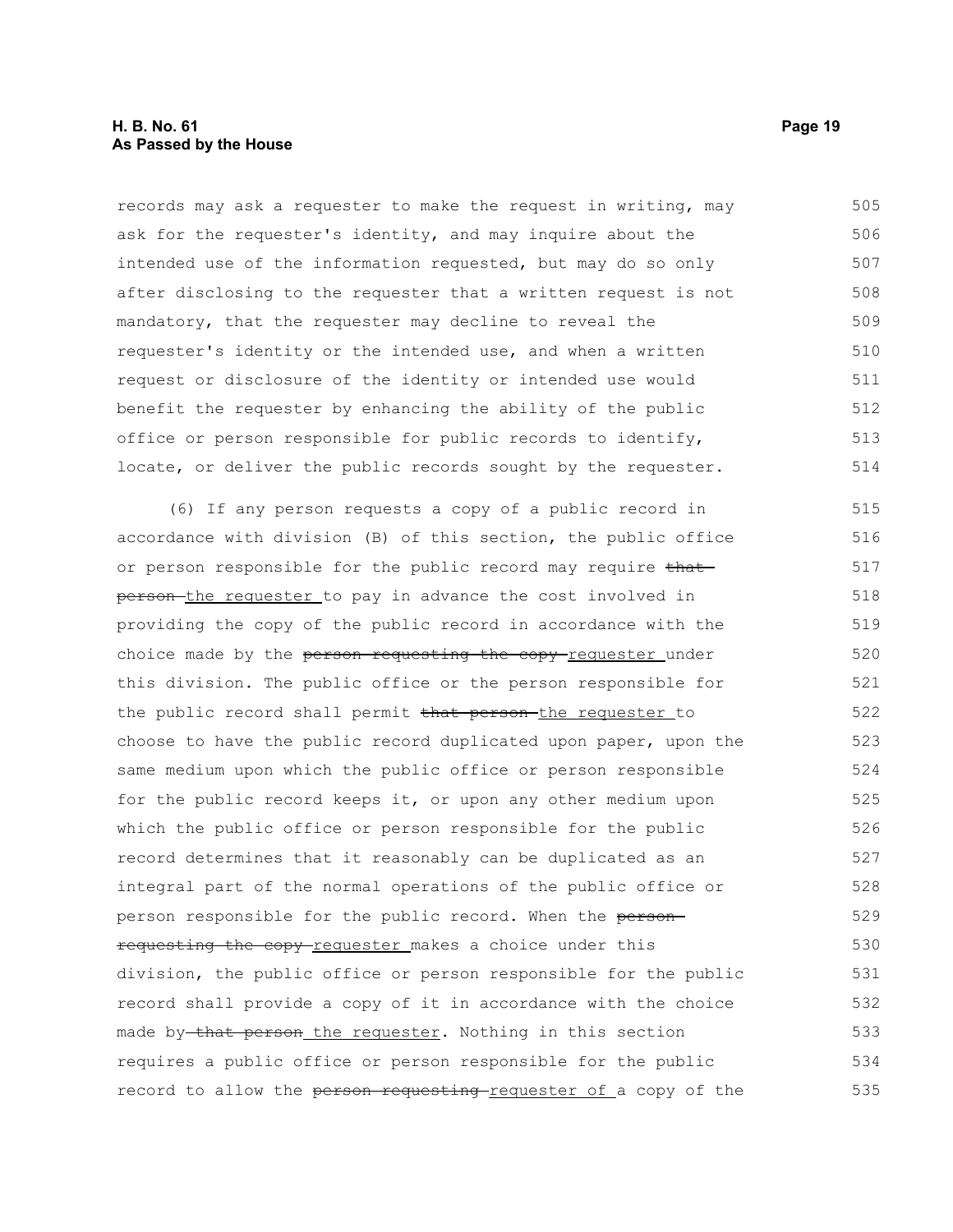public record to make the copies of the public record.

(7)(a) Upon a request made in accordance with division (B) of this section and subject to division (B)(6) of this section, a public office or person responsible for public records shall transmit a copy of a public record to any person by United States mail or by any other means of delivery or transmission within a reasonable period of time after receiving the request for the copy. The public office or person responsible for the public record may require the person making the request to pay in advance the cost of postage if the copy is transmitted by United States mail or the cost of delivery if the copy is transmitted other than by United States mail, and to pay in advance the costs incurred for other supplies used in the mailing, delivery, or transmission. 537 538 539 540 541 542 543 544 545 546 547 548 549

(b) Any public office may adopt a policy and procedures that it will follow in transmitting, within a reasonable period of time after receiving a request, copies of public records by United States mail or by any other means of delivery or transmission pursuant to division (B)(7) of this section. A public office that adopts a policy and procedures under division (B)(7) of this section shall comply with them in performing its duties under that division.

(c) In any policy and procedures adopted under division (B)(7) of this section: 558 559

(i) A public office may limit the number of records requested by a person that the office will physically deliver by United States mail or by another delivery service to ten per month, unless the person certifies to the office in writing that the person does not intend to use or forward the requested records, or the information contained in them, for commercial 560 561 562 563 564 565

536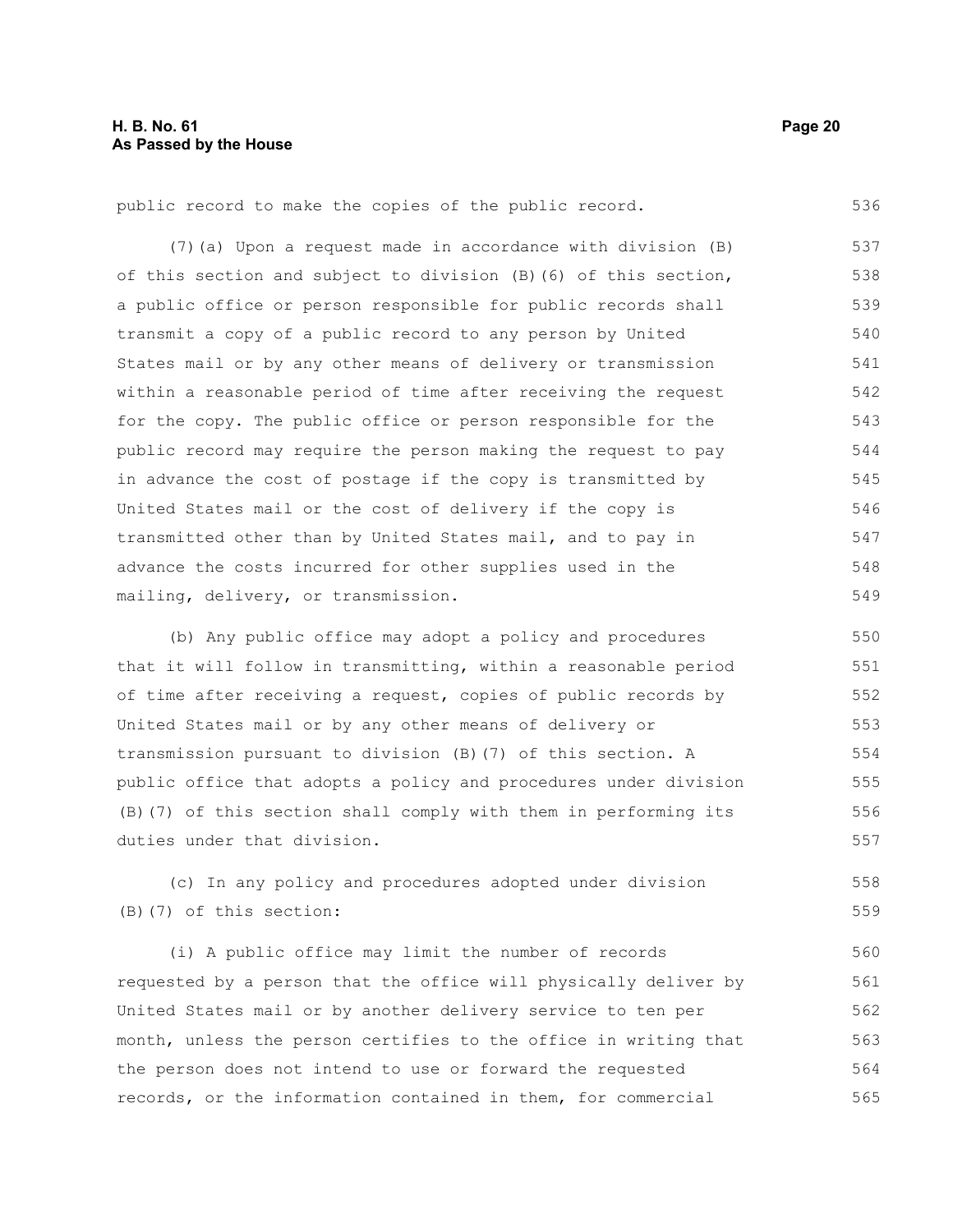#### purposes;

(ii) A public office that chooses to provide some or all of its public records on a web site that is fully accessible to and searchable by members of the public at all times, other than during acts of God outside the public office's control or maintenance, and that charges no fee to search, access, download, or otherwise receive records provided on the web site, may limit to ten per month the number of records requested by a person that the office will deliver in a digital format, unless the requested records are not provided on the web site and unless the person certifies to the office in writing that the person does not intend to use or forward the requested records, or the information contained in them, for commercial purposes. 567 568 569 570 571 572 573 574 575 576 577 578

(iii) For purposes of division (B)(7) of this section, "commercial" shall be narrowly construed and does not include reporting or gathering news, reporting or gathering information to assist citizen oversight or understanding of the operation or activities of government, or nonprofit educational research. 579 580 581 582 583

(8) A public office or person responsible for public records is not required to permit a person who is incarcerated pursuant to a criminal conviction or a juvenile adjudication to inspect or to obtain a copy of any public record concerning a criminal investigation or prosecution or concerning what would be a criminal investigation or prosecution if the subject of the investigation or prosecution were an adult, unless the request to inspect or to obtain a copy of the record is for the purpose of acquiring information that is subject to release as a public record under this section and the judge who imposed the sentence or made the adjudication with respect to the person, or the judge's successor in office, finds that the information sought 584 585 586 587 588 589 590 591 592 593 594 595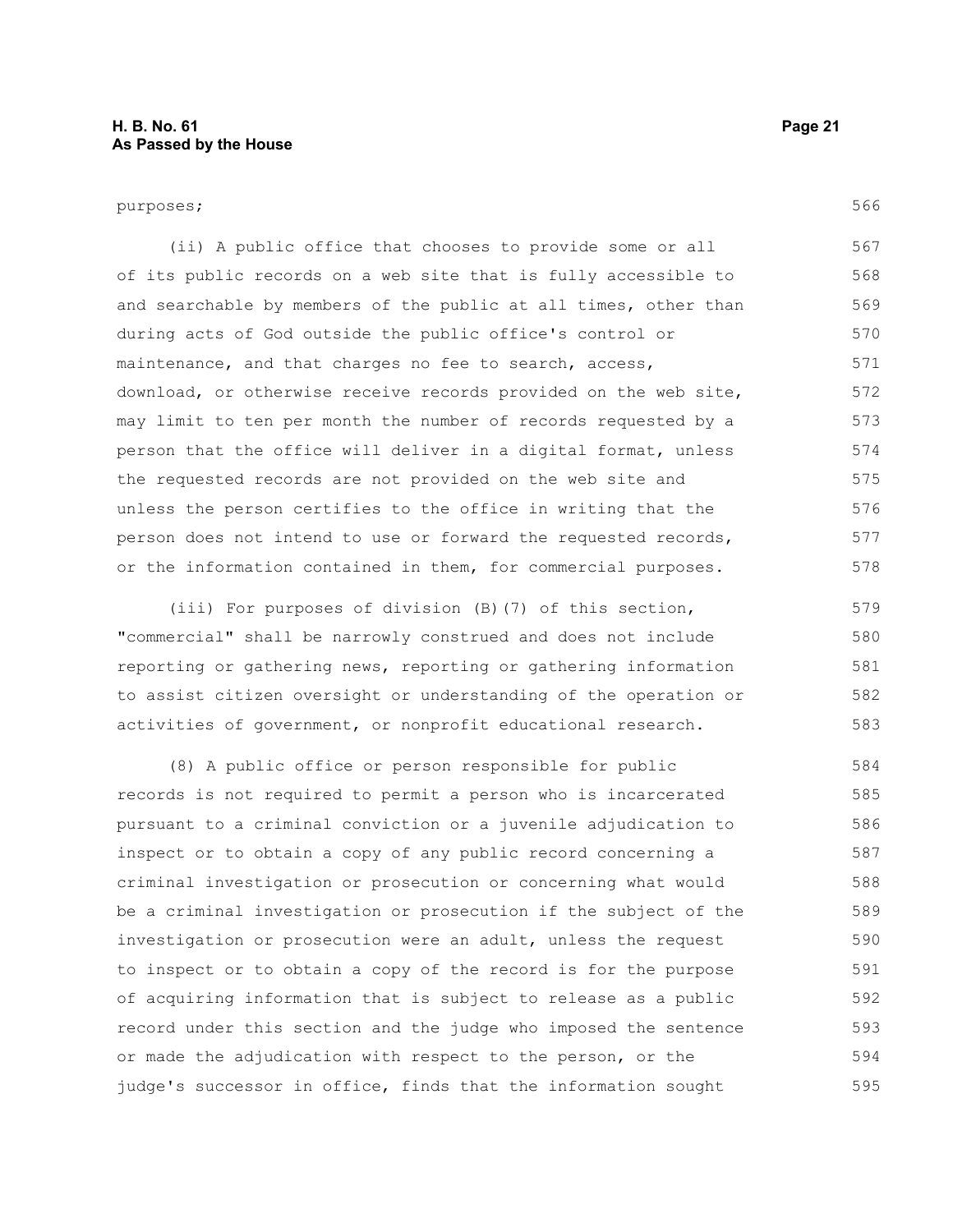#### **H. B. No. 61 Page 22 As Passed by the House**

in the public record is necessary to support what appears to be a justiciable claim of the person. (9)(a) Upon written request made and signed by a journalist, a public office, or person responsible for public records, having custody of the records of the agency employing a specified designated public service worker shall disclose to the journalist the address of the actual personal residence of the designated public service worker and, if the designated public service worker's spouse, former spouse, or child is employed by a public office, the name and address of the employer of the designated public service worker's spouse, former spouse, or child. The request shall include the journalist's name and title and the name and address of the journalist's employer and shall state that disclosure of the information sought would be in the public interest. (b) Division (B)(9)(a) of this section also applies to journalist requests for: (i) Customer information maintained by a municipally owned or operated public utility, other than social security numbers and any private financial information such as credit reports, payment methods, credit card numbers, and bank account information; (ii) Information about minors involved in a school vehicle accident as provided in division (A)(1)(gg) of this section, other than personal information as defined in section 149.45 of the Revised Code. 596 597 598 599 600 601 602 603 604 605 606 607 608 609 610 611 612 613 614 615 616 617 618 619 620 621

(c) As used in division (B)(9) of this section, "journalist" means a person engaged in, connected with, or employed by any news medium, including a newspaper, magazine, 622 623 624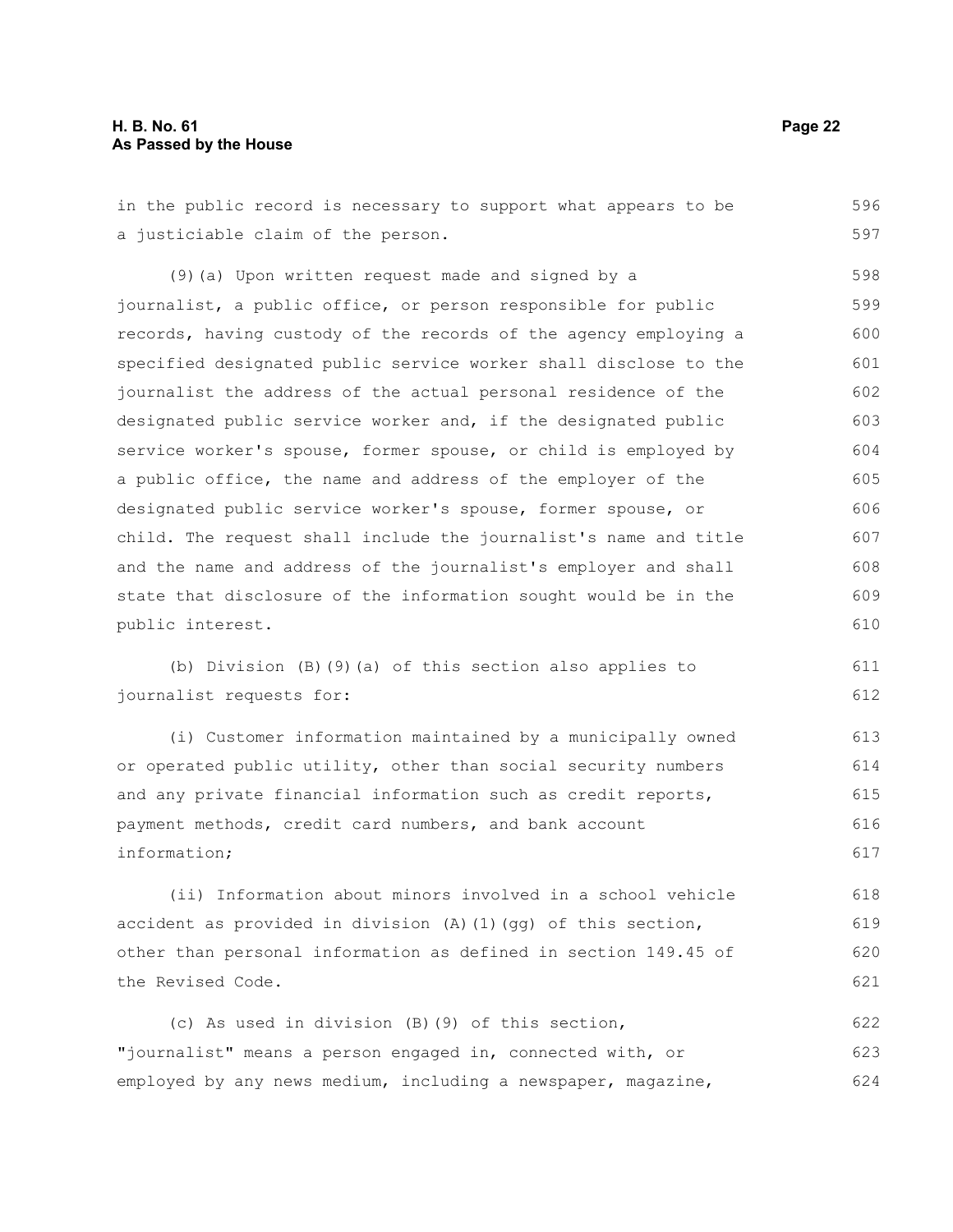#### **H. B. No. 61 Page 23 As Passed by the House**

press association, news agency, or wire service, a radio or television station, or a similar medium, for the purpose of gathering, processing, transmitting, compiling, editing, or disseminating information for the general public. 625 626 627 628

(10) Upon a request made by a victim, victim's attorney, or victim's representative, as that term is used in section 2930.02 of the Revised Code, a public office or person responsible for public records shall transmit a copy of a depiction of the victim as described in division  $(A)$   $(1)$   $(qq)$  of this section to the victim, victim's attorney, or victim's representative. 629 630 631 632 633 634 635

(C)(1) If a person allegedly is aggrieved by the failure of a public office or the person responsible for public records to promptly prepare a public record and to make it available to the person for inspection in accordance with division (B) of this section or by any other failure of a public office or the person responsible for public records to comply with an obligation in accordance with division (B) of this section, the person allegedly aggrieved may do only one of the following, and not both:

(a) File a complaint with the clerk of the court of claims or the clerk of the court of common pleas under section 2743.75 of the Revised Code; 645 646 647

(b) Commence a mandamus action to obtain a judgment that orders the public office or the person responsible for the public record to comply with division (B) of this section, that awards court costs and reasonable attorney's fees to the person that instituted the mandamus action, and, if applicable, that includes an order fixing statutory damages under division (C)(2) of this section. The mandamus action may be commenced in the 648 649 650 651 652 653 654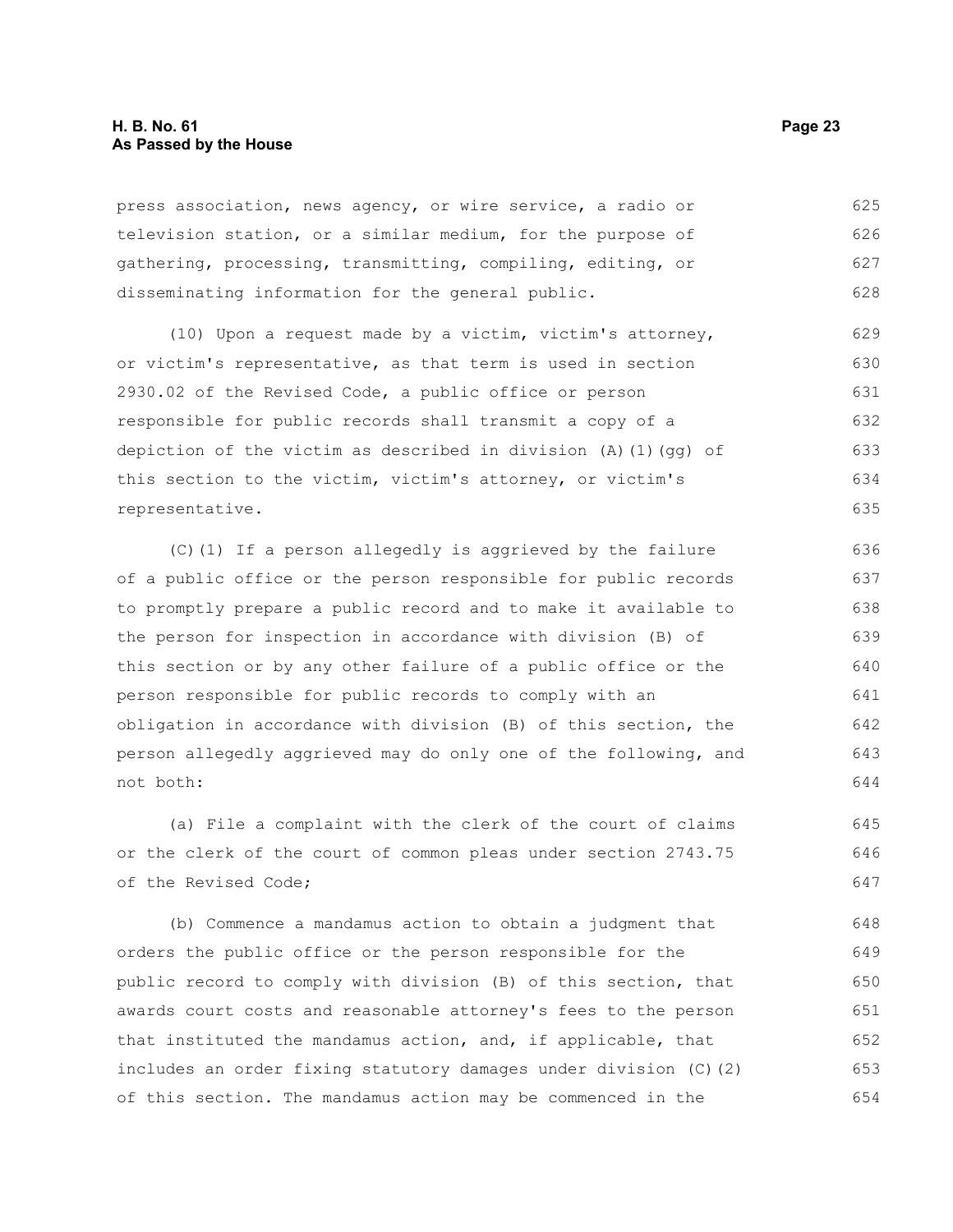#### **H. B. No. 61 Page 24 As Passed by the House**

court of common pleas of the county in which division (B) of this section allegedly was not complied with, in the supreme court pursuant to its original jurisdiction under Section 2 of Article IV, Ohio Constitution, or in the court of appeals for the appellate district in which division (B) of this section allegedly was not complied with pursuant to its original jurisdiction under Section 3 of Article IV, Ohio Constitution. 655 656 657 658 659 660 661

(2) If a requester transmits a written request by hand delivery, electronic submission, or certified mail to inspect or receive copies of any public record in a manner that fairly describes the public record or class of public records to the public office or person responsible for the requested public records, except as otherwise provided in this section, the requester shall be entitled to recover the amount of statutory damages set forth in this division if a court determines that the public office or the person responsible for public records failed to comply with an obligation in accordance with division (B) of this section. 662 663 664 665 666 667 668 669 670 671 672

The amount of statutory damages shall be fixed at one hundred dollars for each business day during which the public office or person responsible for the requested public records failed to comply with an obligation in accordance with division (B) of this section, beginning with the day on which the requester files a mandamus action to recover statutory damages, up to a maximum of one thousand dollars. The award of statutory damages shall not be construed as a penalty, but as compensation for injury arising from lost use of the requested information. The existence of this injury shall be conclusively presumed. The award of statutory damages shall be in addition to all other remedies authorized by this section. 673 674 675 676 677 678 679 680 681 682 683 684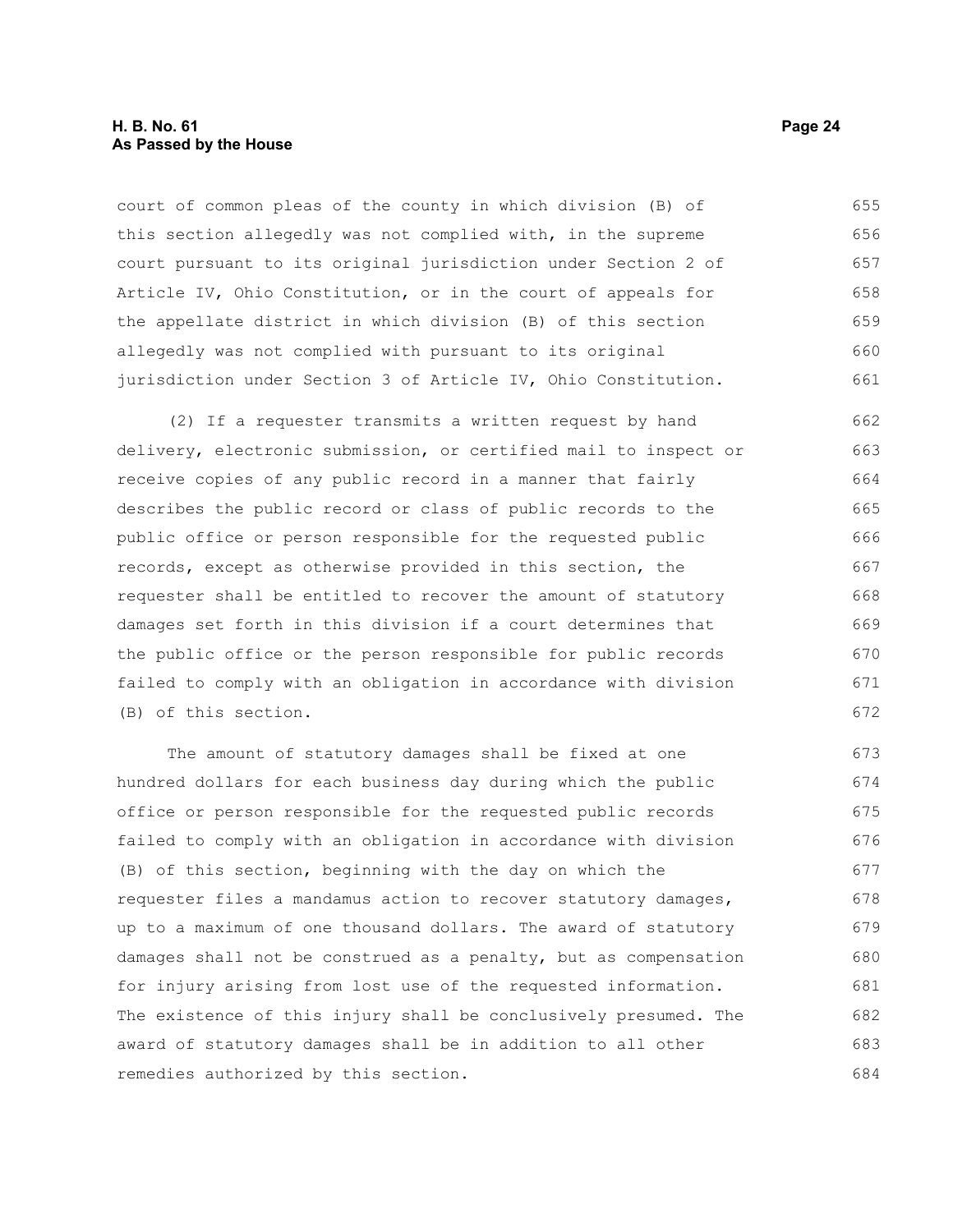The court may reduce an award of statutory damages or not award statutory damages if the court determines both of the following: 685 686 687

(a) That, based on the ordinary application of statutory law and case law as it existed at the time of the conduct or threatened conduct of the public office or person responsible for the requested public records that allegedly constitutes a failure to comply with an obligation in accordance with division (B) of this section and that was the basis of the mandamus action, a well-informed public office or person responsible for the requested public records reasonably would believe that the conduct or threatened conduct of the public office or person responsible for the requested public records did not constitute a failure to comply with an obligation in accordance with division (B) of this section; 688 689 690 691 692 693 694 695 696 697 698 699

(b) That a well-informed public office or person responsible for the requested public records reasonably would believe that the conduct or threatened conduct of the public office or person responsible for the requested public records would serve the public policy that underlies the authority that is asserted as permitting that conduct or threatened conduct. 700 701 702 703 704 705

(3) In a mandamus action filed under division (C)(1) of this section, the following apply:

(a)(i) If the court orders the public office or the person responsible for the public record to comply with division (B) of this section, the court shall determine and award to the relator all court costs, which shall be construed as remedial and not punitive. 708 709 710 711 712

(ii) If the court makes a determination described in

713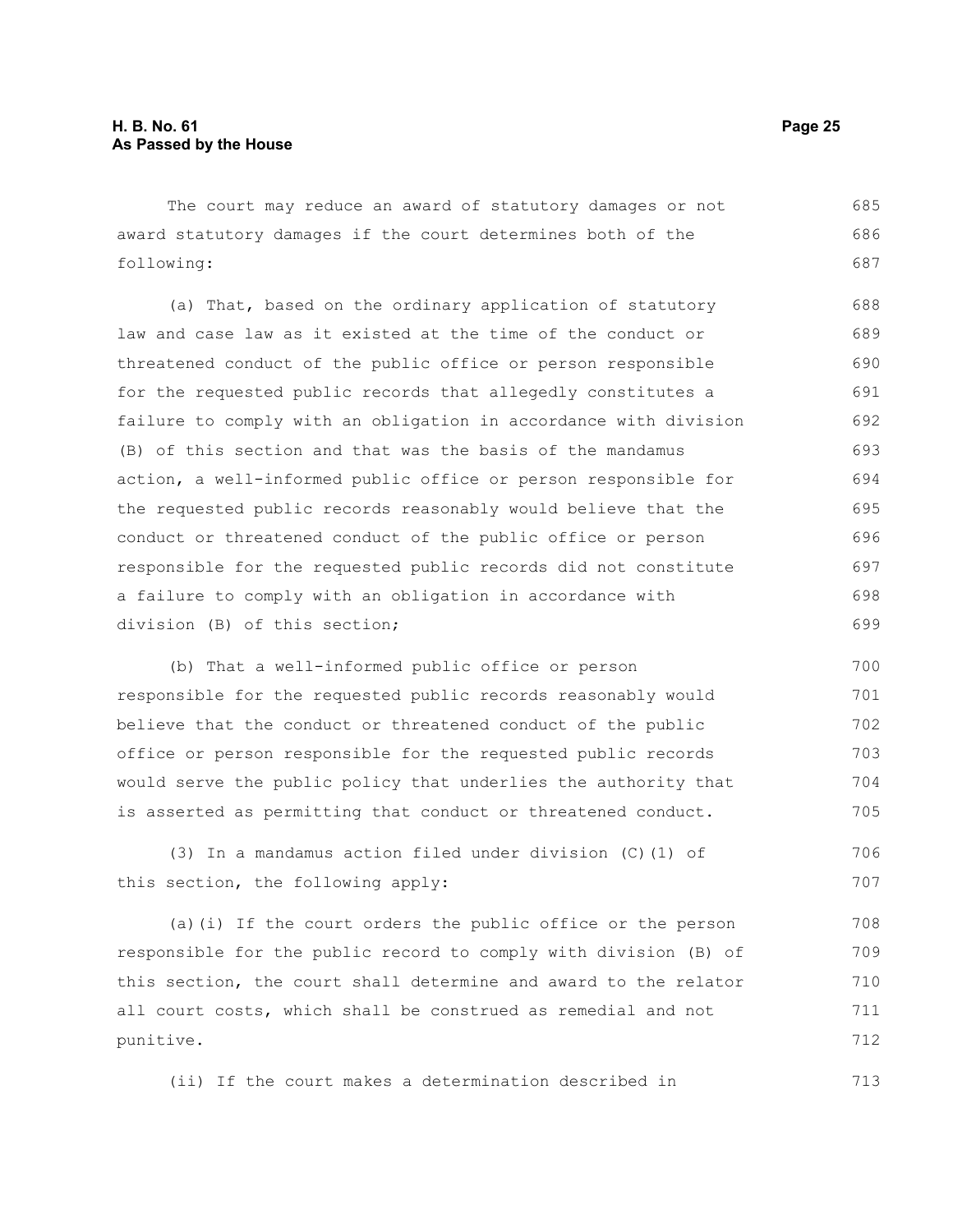division (C)(3)(b)(iii) of this section, the court shall determine and award to the relator all court costs, which shall be construed as remedial and not punitive. 714 715 716

(b) If the court renders a judgment that orders the public office or the person responsible for the public record to comply with division (B) of this section or if the court determines any of the following, the court may award reasonable attorney's fees to the relator, subject to division (C)(4) of this section: 717 718 719 720 721

(i) The public office or the person responsible for the public records failed to respond affirmatively or negatively to the public records request in accordance with the time allowed under division (B) of this section. 722 723 724 725

(ii) The public office or the person responsible for the public records promised to permit the relator to inspect or receive copies of the public records requested within a specified period of time but failed to fulfill that promise within that specified period of time. 726 727 728 729 730

(iii) The public office or the person responsible for the public records acted in bad faith when the office or person voluntarily made the public records available to the relator for the first time after the relator commenced the mandamus action, but before the court issued any order concluding whether or not the public office or person was required to comply with division (B) of this section. No discovery may be conducted on the issue of the alleged bad faith of the public office or person responsible for the public records. This division shall not be construed as creating a presumption that the public office or the person responsible for the public records acted in bad faith when the office or person voluntarily made the public records available to the relator for the first time after the relator 731 732 733 734 735 736 737 738 739 740 741 742 743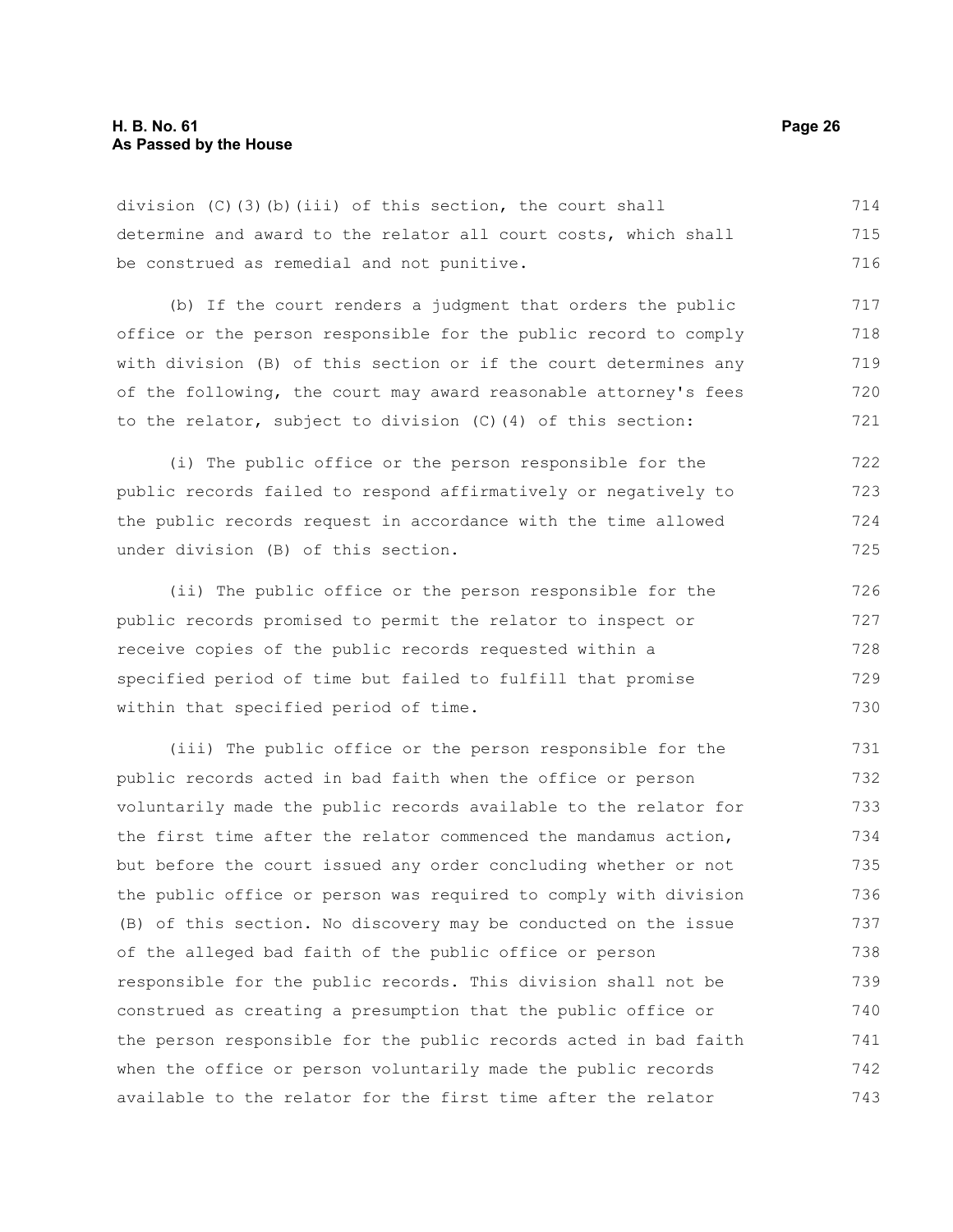commenced the mandamus action, but before the court issued any order described in this division. (c) The court shall not award attorney's fees to the relator if the court determines both of the following: (i) That, based on the ordinary application of statutory law and case law as it existed at the time of the conduct or threatened conduct of the public office or person responsible for the requested public records that allegedly constitutes a failure to comply with an obligation in accordance with division (B) of this section and that was the basis of the mandamus action, a well-informed public office or person responsible for the requested public records reasonably would believe that the conduct or threatened conduct of the public office or person responsible for the requested public records did not constitute a failure to comply with an obligation in accordance with division (B) of this section; (ii) That a well-informed public office or person responsible for the requested public records reasonably would believe that the conduct or threatened conduct of the public office or person responsible for the requested public records would serve the public policy that underlies the authority that is asserted as permitting that conduct or threatened conduct. (4) All of the following apply to any award of reasonable 744 745 746 747 748 749 750 751 752 753 754 755 756 757 758 759 760 761 762 763 764 765 766

attorney's fees awarded under division (C)(3)(b) of this section: 767 768

(a) The fees shall be construed as remedial and not punitive. 769 770

(b) The fees awarded shall not exceed the total of the reasonable attorney's fees incurred before the public record was 771 772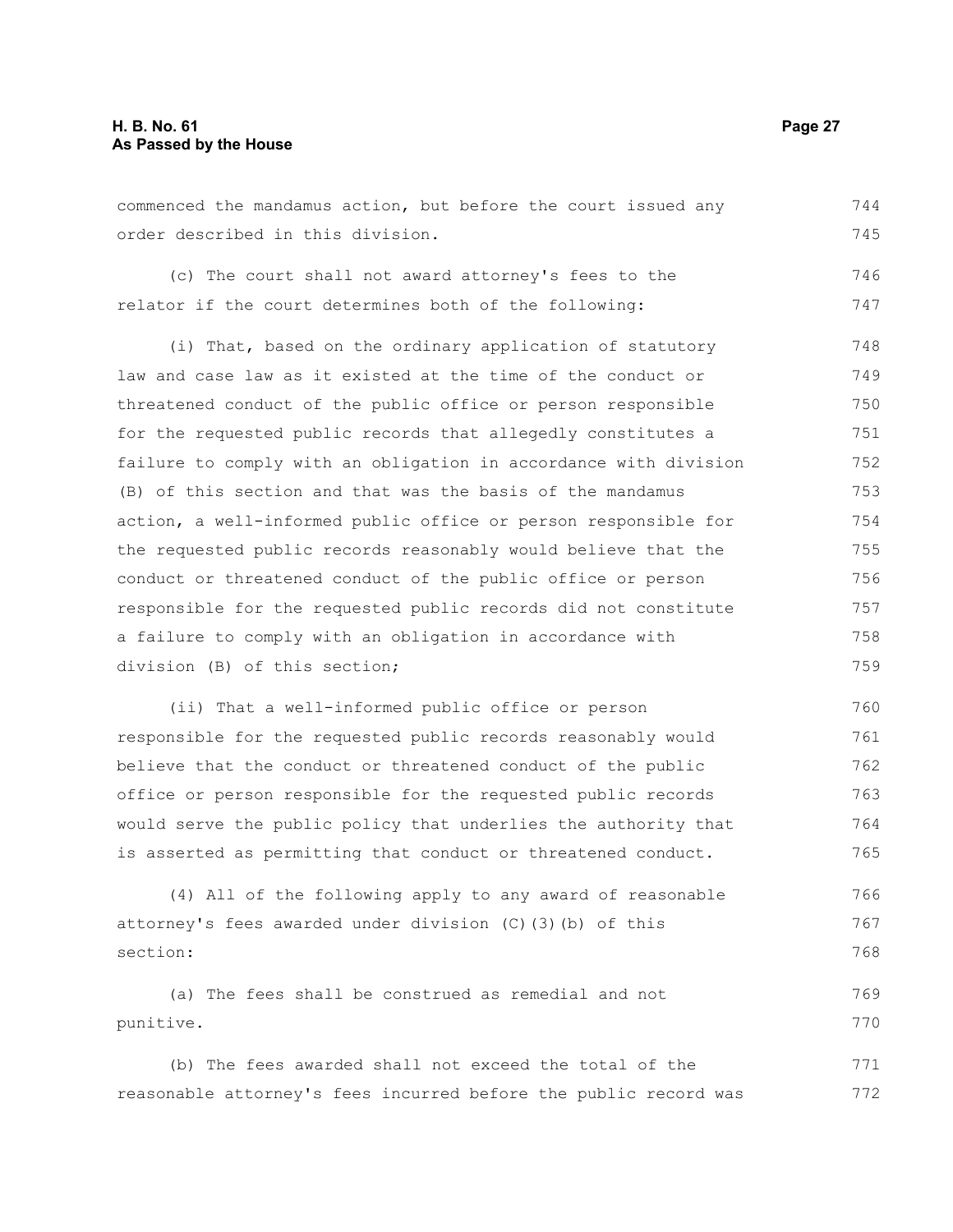791 792

| made available to the relator and the fees described in division | 773 |
|------------------------------------------------------------------|-----|
| $(C)$ (4) $(c)$ of this section.                                 | 774 |
| (c) Reasonable attorney's fees shall include reasonable          | 775 |
| fees incurred to produce proof of the reasonableness and amount  | 776 |
| of the fees and to otherwise litigate entitlement to the fees.   | 777 |
| (d) The court may reduce the amount of fees awarded if the       | 778 |
| court determines that, given the factual circumstances involved  | 779 |
| with the specific public records request, an alternative means   | 780 |
| should have been pursued to more effectively and efficiently     | 781 |
| resolve the dispute that was subject to the mandamus action      | 782 |
| filed under division (C) (1) of this section.                    | 783 |
| (5) If the court does not issue a writ of mandamus under         | 784 |
| division (C) of this section and the court determines at that    | 785 |
| time that the bringing of the mandamus action was frivolous      | 786 |
| conduct as defined in division (A) of section 2323.51 of the     | 787 |
| Revised Code, the court may award to the public office all court | 788 |
| costs, expenses, and reasonable attorney's fees, as determined   | 789 |
| by the court.                                                    | 790 |

(D) Chapter 1347. of the Revised Code does not limit the provisions of this section.

(E)(1) To ensure that all employees of public offices are appropriately educated about a public office's obligations under division (B) of this section, all elected officials or their appropriate designees shall attend training approved by the attorney general as provided in section 109.43 of the Revised Code. A future official may satisfy the requirements of this division by attending the training before taking office, provided that the future official may not send a designee in the future official's place. 793 794 795 796 797 798 799 800 801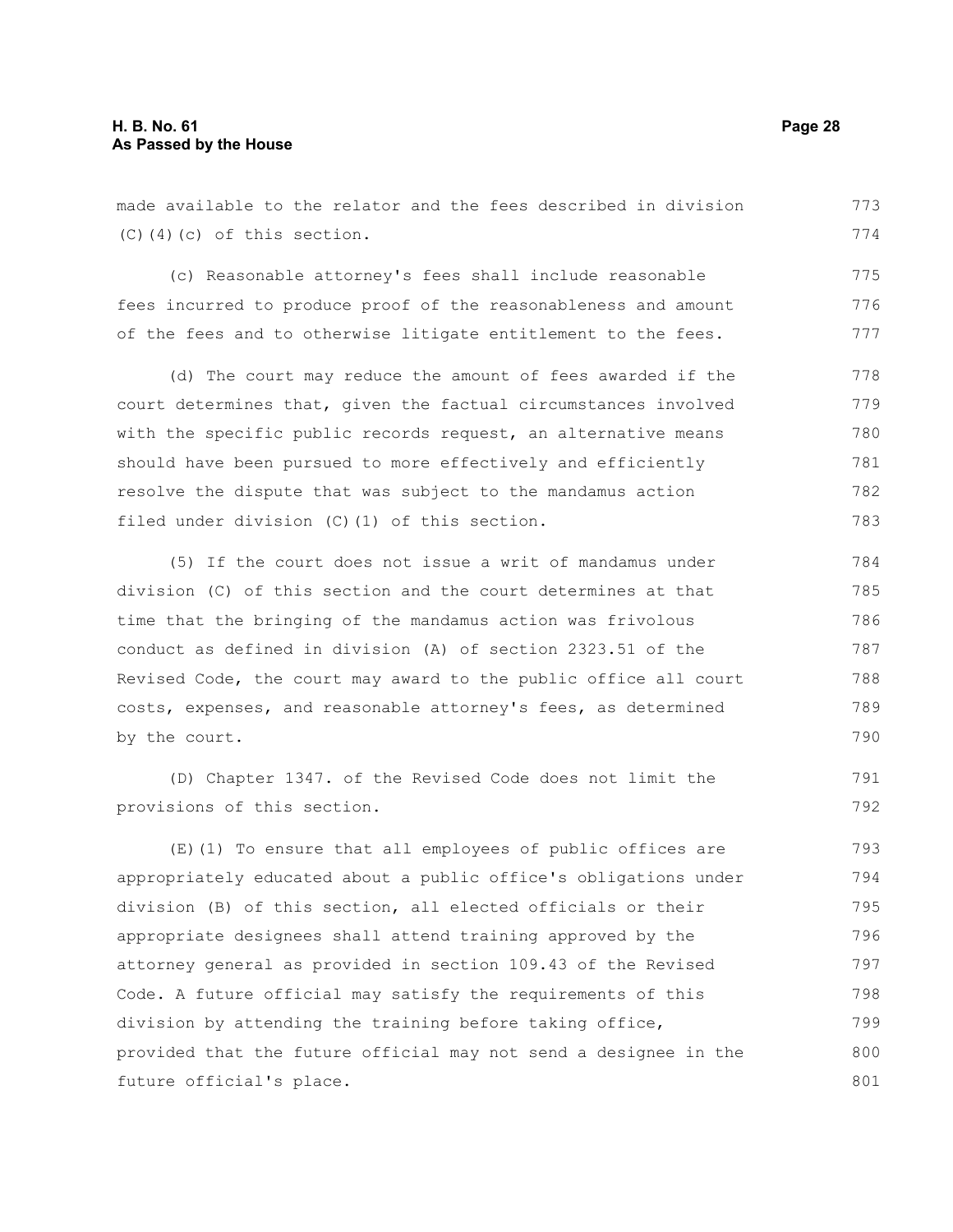#### **H. B. No. 61 Page 29 As Passed by the House**

(2) All public offices shall adopt a public records policy in compliance with this section for responding to public records requests. In adopting a public records policy under this division, a public office may obtain guidance from the model public records policy developed and provided to the public office by the attorney general under section 109.43 of the Revised Code. Except as otherwise provided in this section, the policy may not limit the number of public records that the public office will make available to a single person, may not limit the number of public records that it will make available during a fixed period of time, and may not establish a fixed period of time before it will respond to a request for inspection or copying of public records, unless that period is less than eight hours. 802 803 804 805 806 807 808 809 810 811 812 813 814 815

The public office shall distribute the public records policy adopted by the public office under this division to the employee of the public office who is the records custodian or records manager or otherwise has custody of the records of that office. The public office shall require that employee to acknowledge receipt of the copy of the public records policy. The public office shall create a poster that describes its public records policy and shall post the poster in a conspicuous place in the public office and in all locations where the public office has branch offices. The public office may post its public records policy on the internet web site of the public office if the public office maintains an internet web site. A public office that has established a manual or handbook of its general policies and procedures for all employees of the public office shall include the public records policy of the public office in the manual or handbook. 816 817 818 819 820 821 822 823 824 825 826 827 828 829 830 831

(F)(1) The bureau of motor vehicles may adopt rules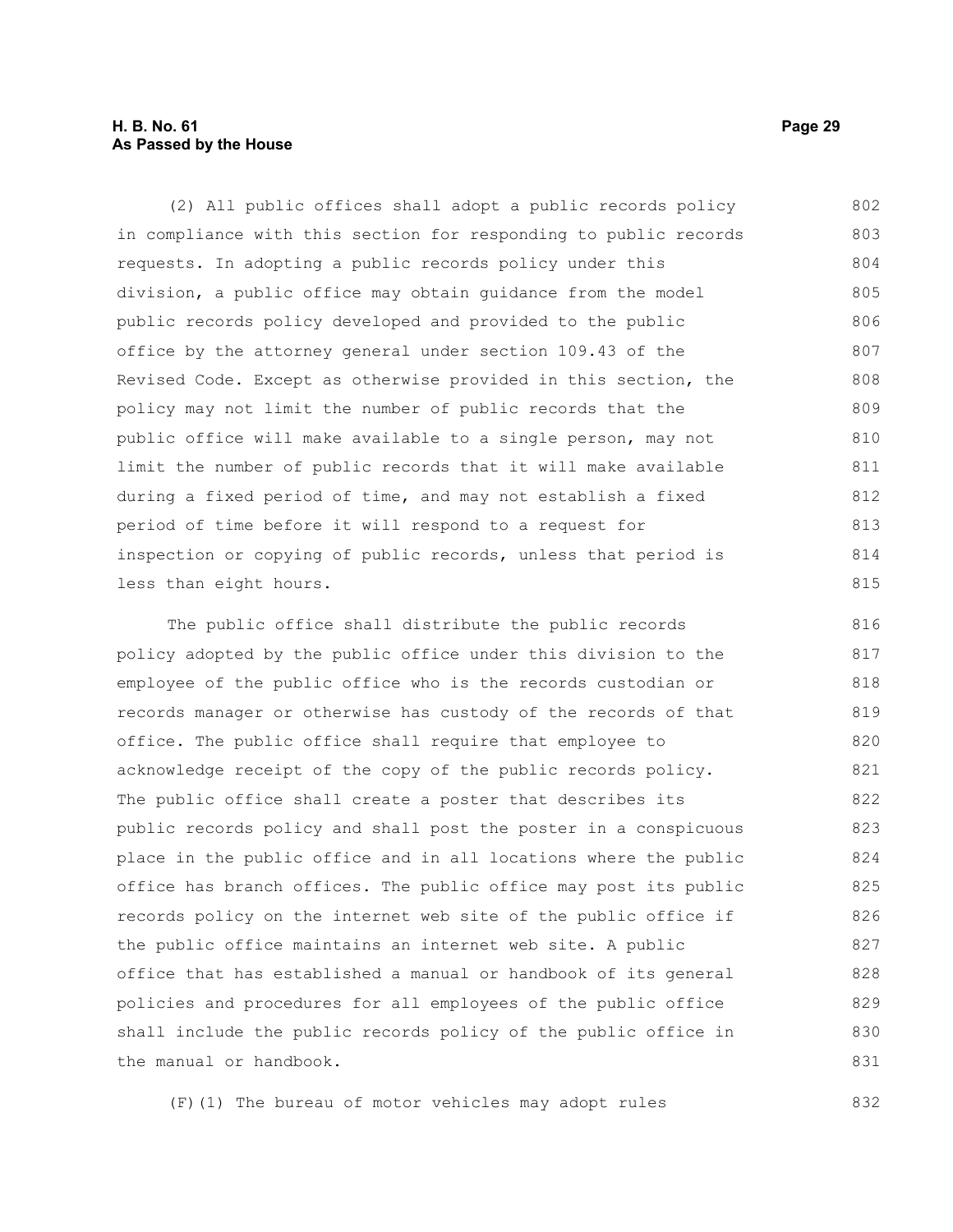#### **H. B. No. 61 Page 30 As Passed by the House**

pursuant to Chapter 119. of the Revised Code to reasonably limit the number of bulk commercial special extraction requests made by a person for the same records or for updated records during a calendar year. The rules may include provisions for charges to be made for bulk commercial special extraction requests for the actual cost of the bureau, plus special extraction costs, plus ten per cent. The bureau may charge for expenses for redacting information, the release of which is prohibited by law. 833 834 835 836 837 838 839 840

(2) As used in division (F)(1) of this section:

(a) "Actual cost" means the cost of depleted supplies, records storage media costs, actual mailing and alternative delivery costs, or other transmitting costs, and any direct equipment operating and maintenance costs, including actual costs paid to private contractors for copying services. 842 843 844 845 846

(b) "Bulk commercial special extraction request" means a request for copies of a record for information in a format other than the format already available, or information that cannot be extracted without examination of all items in a records series, class of records, or database by a person who intends to use or forward the copies for surveys, marketing, solicitation, or resale for commercial purposes. "Bulk commercial special extraction request" does not include a request by a person who gives assurance to the bureau that the person making the request does not intend to use or forward the requested copies for surveys, marketing, solicitation, or resale for commercial purposes. 847 848 849 850 851 852 853 854 855 856 857 858

(c) "Commercial" means profit-seeking production, buying, or selling of any good, service, or other product. 859 860

(d) "Special extraction costs" means the cost of the time

841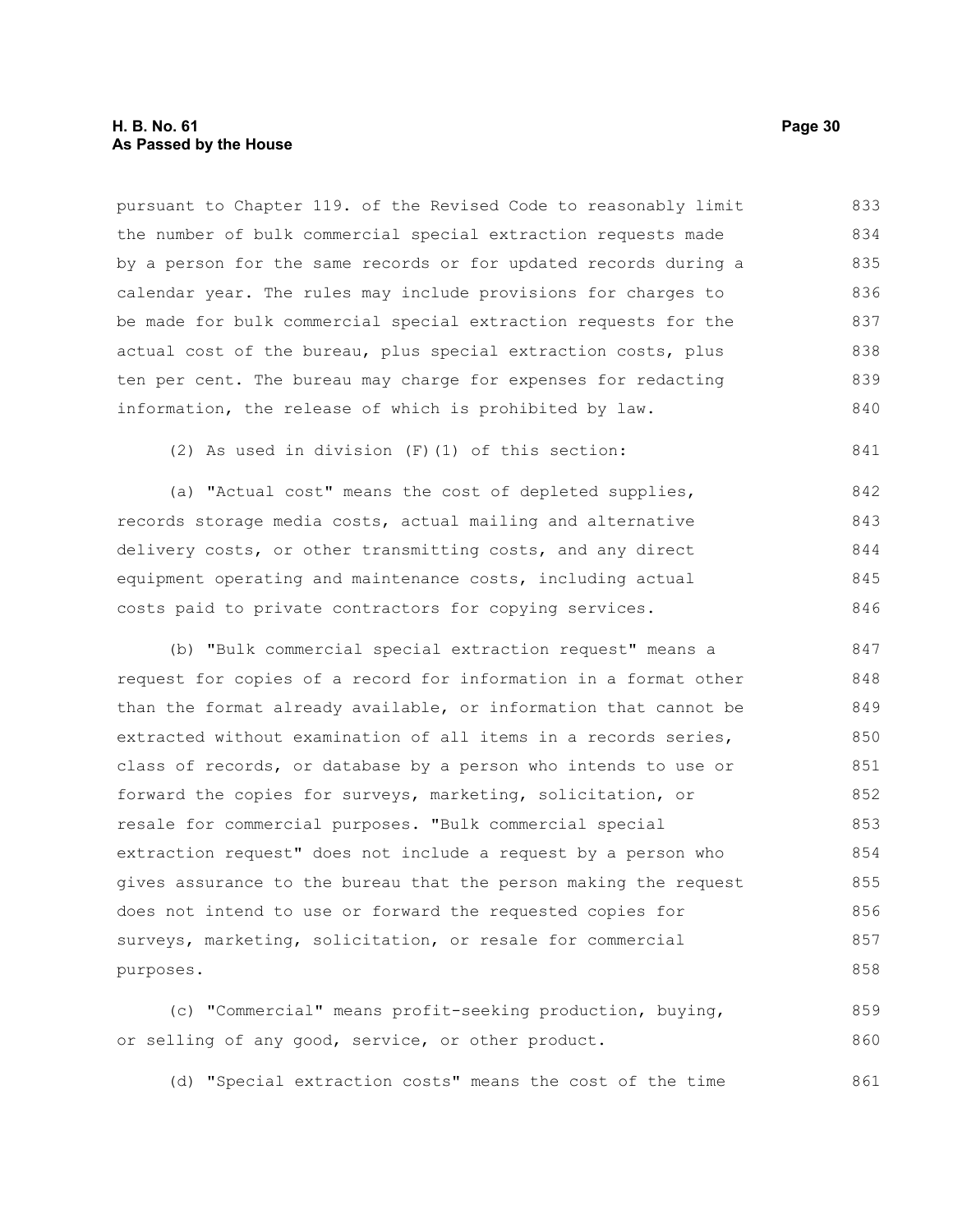#### **H. B. No. 61 Page 31 As Passed by the House**

spent by the lowest paid employee competent to perform the task, the actual amount paid to outside private contractors employed by the bureau, or the actual cost incurred to create computer programs to make the special extraction. "Special extraction costs" include any charges paid to a public agency for computer or records services. 862 863 864 865 866 867

(3) For purposes of divisions (F)(1) and (2) of this section, "surveys, marketing, solicitation, or resale for commercial purposes" shall be narrowly construed and does not include reporting or gathering news, reporting or gathering information to assist citizen oversight or understanding of the operation or activities of government, or nonprofit educational research. 868 869 870 871 872 873 874

(G) A request by a defendant, counsel of a defendant, or any agent of a defendant in a criminal action that public records related to that action be made available under this section shall be considered a demand for discovery pursuant to the Criminal Rules, except to the extent that the Criminal Rules plainly indicate a contrary intent. The defendant, counsel of the defendant, or agent of the defendant making a request under this division shall serve a copy of the request on the prosecuting attorney, director of law, or other chief legal officer responsible for prosecuting the action. 875 876 877 878 879 880 881 882 883 884

(H)(1) Any portion of a body-worn camera or dashboard camera recording described in divisions (A)(17)(b) to (h) of this section may be released by consent of the subject of the recording or a representative of that person, as specified in those divisions, only if either of the following applies: 885 886 887 888 889

(a) The recording will not be used in connection with any probable or pending criminal proceedings; 890 891